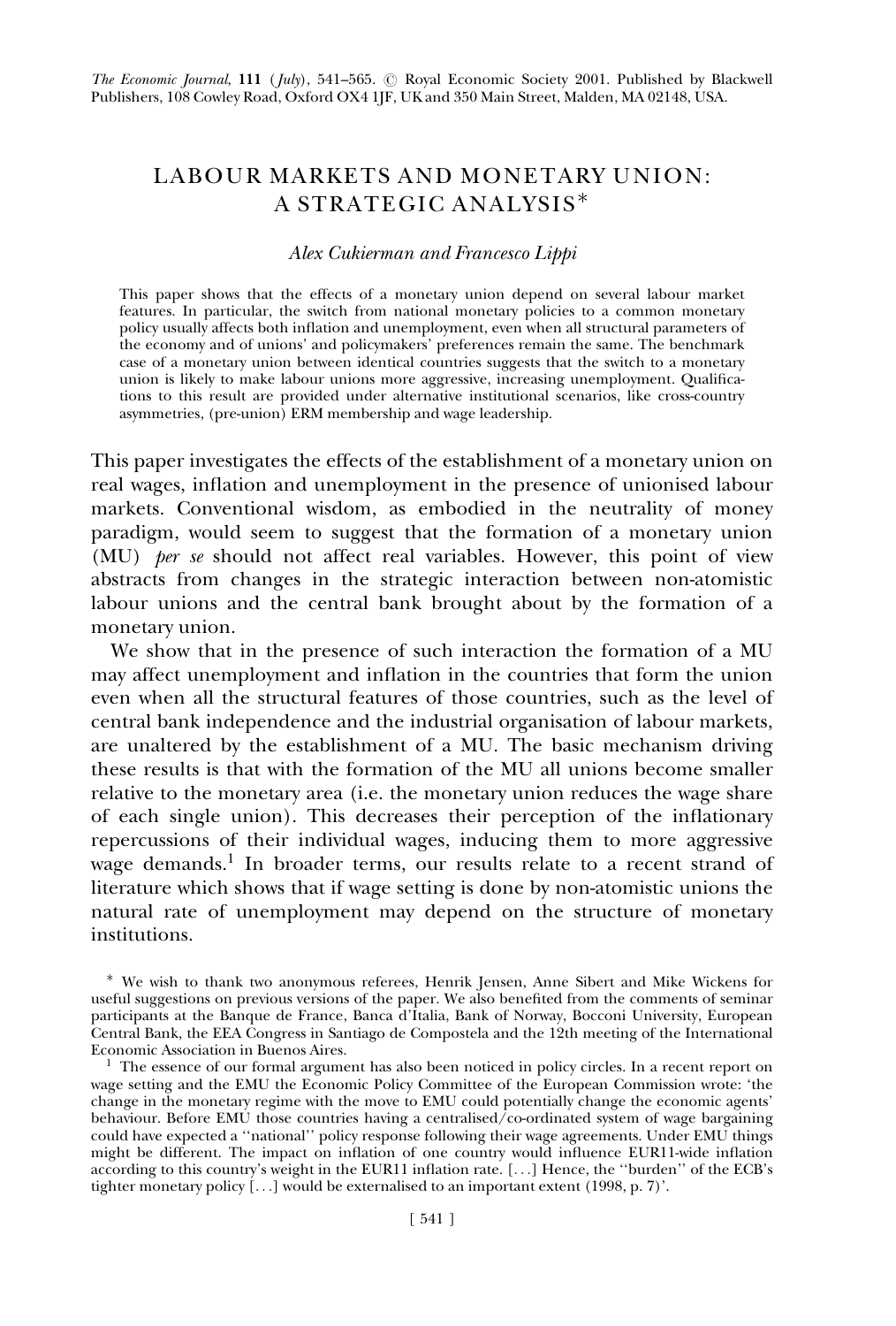The arguments developed here are based on the analytical framework developed in Cukierman and Lippi (1999), amended to allow for cross-country asymmetries in wage-setting structures. In this framework there are three key parameters that characterise the structure of labour markets: the centralisation of wage bargaining, the substitutability between the labour of different unions and, in line with several recent papers on the role of non-atomistic trade unions, the degree of unions' inflation aversion.<sup>2</sup> Monetary institutions are characterised by the degree of conservativeness of the central bank and by whether each country conducts a separate monetary policy or there is a unified monetary policy for all countries under consideration. More precisely, two alternative policy regimes are considered: (i) national monetary policies and (ii) monetary union.

The main results of the paper are derived by comparing the equilibria obtained under a MU with those obtained under national monetary policies (NMP). This is done by considering a two-stage strategic interaction between a central bank (CB) and a number of unions. In the first stage each union in each country sets its own nominal wage taking the nominal wages of other unions and the reaction-function of the CB as given. In the second stage, of the NMP regime, the CB in each country chooses inflation, so as to minimise the combined costs of inflation and of unemployment, taking unions' nominal wage rates as given. Under the MU regime, a single monetary authority chooses the area-wide inflation in the second stage and this is known by all unions in the first stage. The analysis focuses initially on the impacts of the formation of a MU in the benchmark case in which the parameters of all countries are identical. We then move on to study how these impacts vary with the relative sizes of member countries and with the relative degrees of centralisation of their labour markets.<sup>3</sup>

This paper is closely related to a recent paper by Grüner and Hefeker (1999). However, while they focus on the special case of a single union that encompasses the entire labour force, we develop the analysis for any number of labour unions within each country. The analysis reveals that there are substantial differences between the monopoly union case and the multi-union case, the most significant of which is that, in the presence of more than one union, the change in monetary regime leads to changes in real variables even if unions are not inflation averse. Soskice and Iversen (1998) also analyse the effects of the establishment of a MU on wage bargaining in the countries of the Euro area. Although the model they use is different from ours, the results of the two papers are broadly similar. One notable difference is that they consider the effects of a MU among identical economies each of which has a fully centralised wage-setting process, while we allow for cross-country differ-

 $2<sup>2</sup>$  The economic consequences of the inflation-averse unions assumption have been analysed by Agell and Ysander (1993), Cubitt (1992), Cukierman and Lippi (1999), Grüner and Hefeker (1999), Gylfason<br>and Lindbeck (1994), Jensen (1997), Lippi (2000), Skott (1997) and Yashiv (1989).

 $3$  We deliberately abstract from open-economy spillovers in order to focus on the effects of a MU originating from changes in the strategic environment faced by unions. Further discussion of this issue appears in Section 6.1.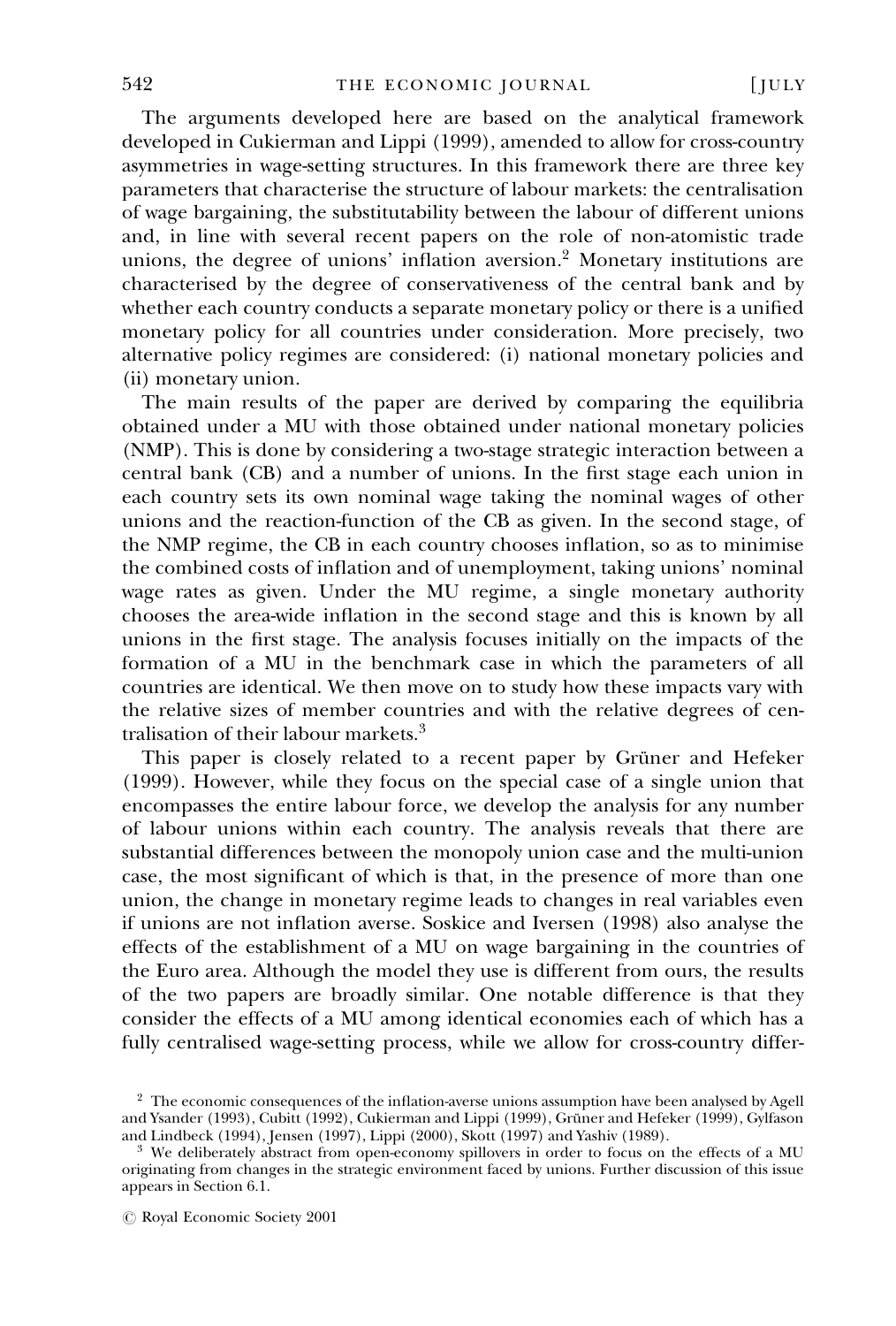ences in the number of unions and in other structural parameters.<sup>4</sup> This allows us to study how the effects of the MU vary across the participating countries, depending on country size and on the degrees of centralisation of national labour markets.

The paper is organised as follows. Section 1 presents the basic analytical framework. Equilibria under a regime of NMP and in a two-country MU are presented, respectively, in Section 2 and 3. The impact of the formation of a MU on employment, real wages and inflation is discussed in Section 4. Section 5 analyses how the results vary under two alternative institutional assumptions: a unilateral exchange rate commitment (before entering the MU) and wage leadership by the unions of one country. A critical discussion of the normative implications of our analysis, with a special focus on the desirability and effects of reforming the conservatism of the common central bank, appears in Section 6. This is followed by concluding remarks.

### 1. Labour Markets and Monetary Policy: A Simple Model

We consider two countries named 1 and 2. The economy of country  $i$  $(i = 1, 2)$  consists of  $n_i$  labour unions (indexed by  $j = 1, 2, ..., n_i$ ) and of a CB. The objectives of the typical union  $j$  in country  $i$  are described by the loss function:

$$
\Omega_{ij} \equiv -2w_{ij}^r + Au_{ij}^2 + B\pi_i^2, \qquad A, B > 0 \tag{1}
$$

where  $w_{ij}^r$  and  $u_{ij}$  are, respectively, the (log of the) real wage and the unemployment rate among members of union j in country i,  $\pi_i$  is country i's inflation rate and  $A$  and  $B$  are preference parameters. The first two arguments reflect the union's sectorial interest and are conventional in the theory of trade unions' behaviour (e.g. Oswald,  $1982$ ), the third one reflects the union's aversion to inflation.<sup>5</sup> The CB dislikes both aggregate unemployment (u) and inflation, according to:

$$
\Gamma_i \equiv u_i^2 + I\pi_i^2, \qquad I > 0 \tag{2}
$$

where  $I$  is a measure of the CB aversion to inflation relatively to its aversion to unemployment and is commonly known, after Rogoff (1985a), as the degree of CB conservativeness.

Country's *i* labour supply is  $L_i$ . Labour is uniformly distributed over  $n_i$ unions and is supplied inelastically. The typical union (union  $j$  in country  $i$ ) faces the labour demand:

<sup>4</sup> Another difference is that in our model the reaction function of the central bank is derived explicitly from the objectives and constraints of the monetary authorities and is therefore endogenous. By contrast in Soskice and Iversen (1998) the monetary policy rule is exogenous (see their Mathematical Appendix, p. 123).<br><sup>5</sup> This is at least partly due to the fact that the income, pensions and other wealth of union members

are not fully indexed. Grüner and Hefeker (1999) report that the representatives of German labour unions recently demanded that inflation continue to be low in the newly formed European Monetary Union.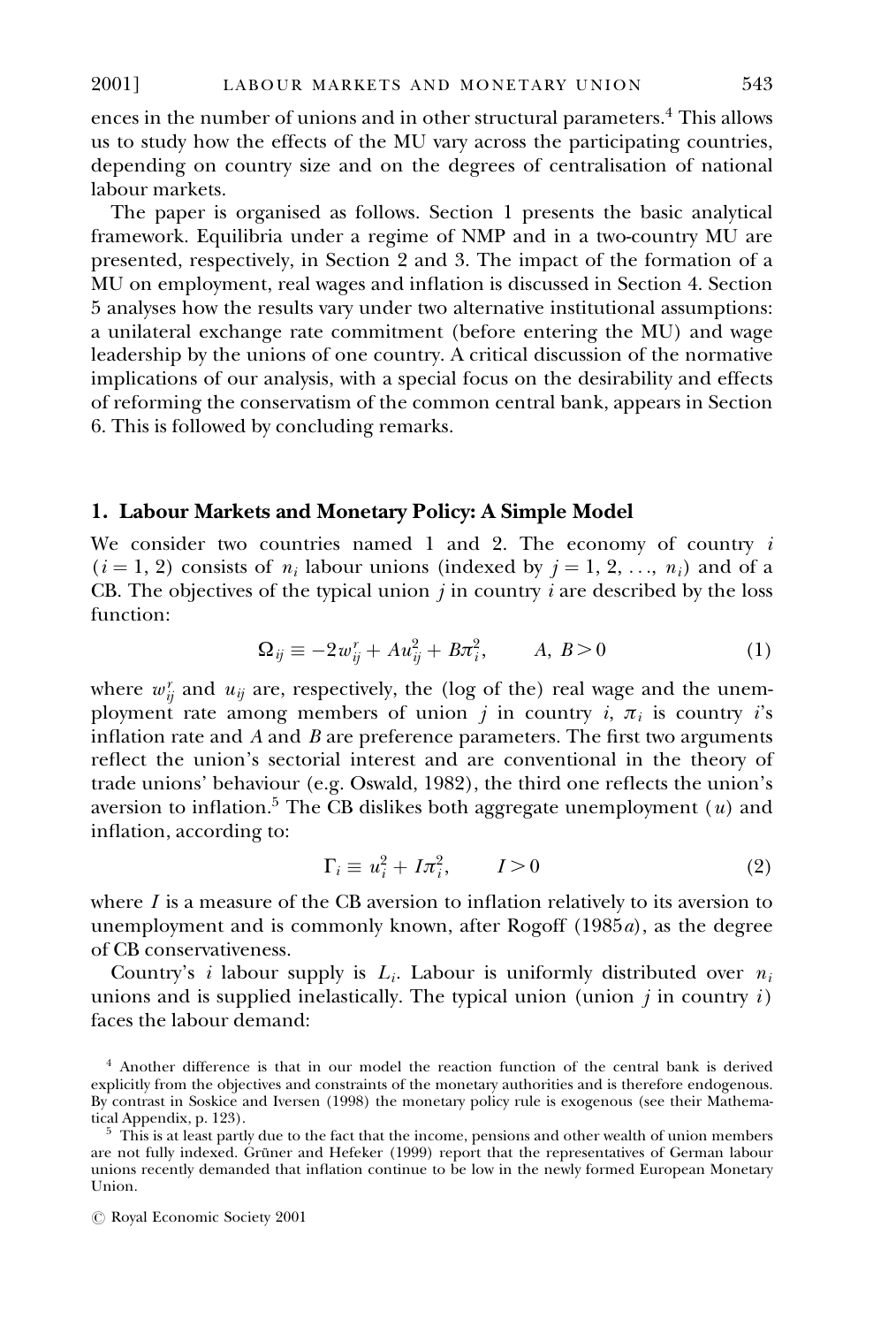$$
L_{ij}^d = \left[ \frac{\alpha}{n_i} (d - w_{ij}^r) - \gamma_i (w_{ij}^r - \overline{w}_i^r) \right] L_i, \qquad \alpha, \gamma_i > 0 \tag{3}
$$

where  $w_j^r$  is the (log of the) real wage of union j members' and  $\overline{w}_i^r \equiv \sum_{i=1}^{n_i} w_i^r / n$ , is a measure of country's *i* average real wage. The aggregate  $\sum_{j=1}^{n_i} w_{ij}^r / n_i$  is a measure of country's i average real wage. The aggregate demand for labour in country *i*,  $L_i^d$ , is inversely related to the average real wage  $\bar{w}_i^r$  ( $L_i^d \equiv \sum_{j=1}^{n_i} L_{ij}^d = \alpha(d - \bar{w}_i^r) L_i$ ). Equation (3) posits that when a union sets its real wage equal to the country average it obtains  $1/n_i$  of aggregate labour demand. Since labour is differentiated, real wage deviations from the economy-wide average real wage induce a loss of labour demand which is proportional to  $\gamma_i$ , the degree of labour substitutability. Labour is only imperfectly substitutable if the parameter  $y_i$  is finite. The unions' monopoly power is therefore decreasing in  $\gamma_i$ . Equation (3) also implies that the (absolute value of) real wage elasticity of labour demand facing union's  $j$  is increasing in the number of unions  $(n_i)$ . As the number of unions goes towards infinity, unions completely loose their market power.<sup>6</sup> Thus, although aggregate labour demand is independent of the degree of wage bargaining decentralisation, unions have less monopoly power when the labour force is spread over a larger number of bargaining units, as suggested by Calmfors and Driffill (1988) and Calmfors (1993).<sup>7</sup> Countries may differ in labour force size  $(L_i)$ , number of unions  $(n_i)$  and the degree of labour substitutability  $(\gamma_i)$ .

The specification of labour demand in  $(3)$  postulates that labour substitutability is confined to national borders. This is done both for tractability as well as because it is reasonable to presume that labour mobility within a country is higher than its mobility across countries. Moreover, labour demand is assumed to be invariant to the monetary policy regime. The latter reflects our presumption that, at least to a first approximation, the formation of a MU does not alter the degree of competition in the labour market. $8$ 

We use the word 'area' to denote the geographical union of country 1 and 2. The aggregate unemployment rate in the area is:

$$
u = \frac{L_1 + L_2 - (L_1^d + L_2^d)}{L_1 + L_2} = s_1 u_1 + s_2 u_2 \tag{4}
$$

where  $s_i \equiv L_i/(L_1 + L_2)$  is a relative country size measure and  $u_i \equiv$  $(L_i - L_i^d)/L_i$  is country *i* unemployment rate.<sup>9</sup>

It is useful to define the real wage premium over the market clearing real wage:  $\phi_{ij} \equiv w_{ij}^r - w^{rc}$  where  $w^{rc} \equiv d - 1/a$  is the real wage at which  $u = 0$  (at

<sup>6</sup> The real wage elasticity is  $\eta_j = [\alpha + \gamma(n-1)]/[\alpha(d - w_j^r) - n\gamma(w_j^r - \overline{w}^r)]$ , which is increasing in n at a symmetric equilibrium (where wages are identical across unions).

capital mobility in the MU. This view is stressed, among others, by Burda (1999).<br><sup>9</sup> Obviously  $s_2 = 1 - s_1$  in our two-country model. The model, however, can be easily extended to

more than 2 countries.

 $^7\,$  The assumption that the degree of labour market competition increases with the number of unions is not a necessary ingredient of our story. Market power and unions' atomism can be treated independently: this is done in Lippi (1999) where it is shown that unions may have market power and yet no real effects of monetary policy arise with atomistic unions. <sup>8</sup> Competition might increase in the MU if labour substitutability increases owing to higher labour or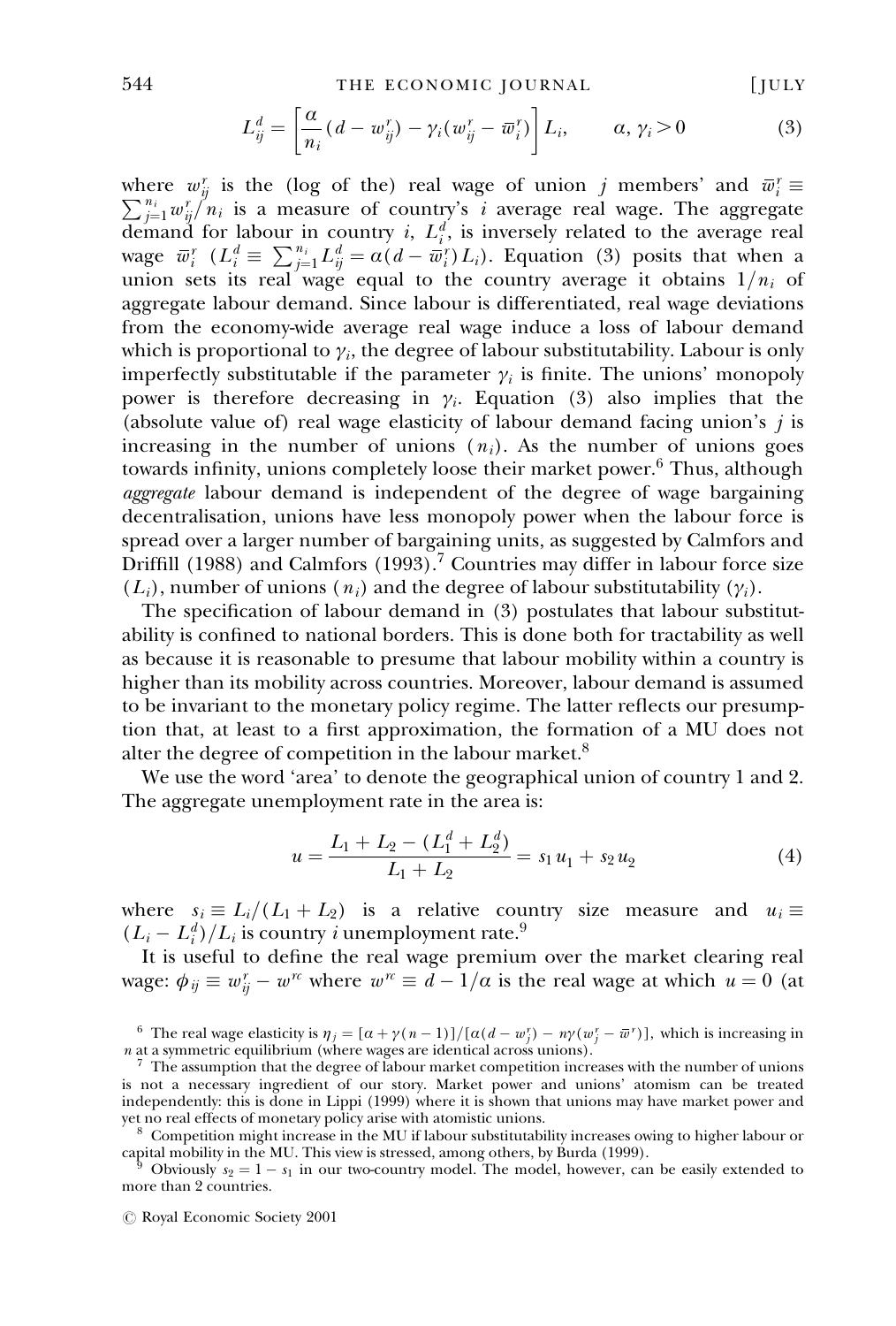the country level:  $\bar{\phi}_i \equiv \bar{w}_i^r - w^r$ ; at the area-level  $\bar{\phi} \equiv s_1 \bar{\phi}_1 + s_2 \bar{\phi}_2$ ). The market clearing real wage is the same in the two countries, as the structural parameters that determine it are, for simplicity, assumed to be identical. Using the real wage definition,  $w_{ij}^r \equiv w_{ij} - \pi_i$  (where  $w_{ij}$  indicates the logarithm of the nominal wage of union  $j$  in country  $i^{10}$ ), the area-wide unemployment rate can be rewritten as:

$$
u = \alpha(\overline{w} - \pi - w^{\kappa}) = \alpha \overline{\phi}
$$
 (5)

where  $\bar{w} \equiv s_1 \bar{w}_1 + s_2 \bar{w}_2$  is the area-wide nominal wage and  $\bar{w}_i \equiv \sum_{j=1}^{n_i} w_{ij}/n_i$  is country's i average nominal wage.

### 2. The Case of National Monetary Policy

We begin by considering the equilibrium under national monetary policy (NMP), i.e. a setup where each country has its own central bank setting the inflation rate.<sup>11</sup> A two-stage game is considered and solved by backward induction, focusing on discretionary monetary policy. In the second stage, the  $CB$  chooses inflation to minimise  $(2)$  taking the nominal wages previously set by all unions as given. This yields the reaction function:<sup>12</sup>

$$
\pi_i = \frac{\alpha^2}{\alpha^2 + I} (\overline{w}_i - w^{\prime c}). \tag{6}
$$

In the first stage unions choose their nominal wages simultaneously. Union j in country i chooses its nominal wage,  $w_{ij}$ , to minimise (1), taking the nominal wages of other unions and the reaction function of monetary policy to nominal wages (6) as given. This yields the equilibrium real wage premium (outcomes under NMP are denoted by the superscript  $N$ ):<sup>13</sup>

$$
\overline{\phi}_i^N = \frac{Z_i^N}{\alpha \left\{ (1 - Z_i^N) B \frac{\alpha}{I} + A[\alpha Z_i^N + \gamma_i(n_i - 1)] \right\}} = \phi_{ij}^N, \tag{7}
$$

where 
$$
Z_i^N \equiv 1 - \frac{d\pi_i}{dw_{ij}} = 1 - \frac{a^2}{(a^2 + I) n_i}
$$
,  $j = 1 ... n_i$ ;  $i = 1, 2$ . (8)

Since we focus on a symmetric equilibrium, the wage premium is identical across unions. Note that the premium is larger than zero if unions have some

<sup>11</sup> The results for this case are analogous to those in Cukierman and Lippi (1999), where a full discussion of the features of equilibrium outcomes under the NMP regime (Section 4) and some

empirical evidence (Section 5) are provided. They are therefore presented here in a compact way.<br><sup>12</sup> The central bank of country *i* sets the inflation rate ( $\pi_i$ ) to minimise (2) taking  $\bar{w}_i$  as given, subject to th

<sup>&</sup>lt;sup>10</sup> To simplify notation, and without loss of generality, the (log of the) previous-period's price level,  $p_{-1}$ , is normalised to zero so that  $\pi = p - p_{-1} = p$ . The results in Cukierman and Lippi (2000), where the previous period's price level is not normalised to zero, are identical to those presented here.

to the unemployment (4) with  $s_i = 1$ .<br><sup>13</sup> Each union minimises (1) with respect to  $w_{ij}$  subject to (6) and  $u_{ij} \equiv (L_{ij} - L_{ij}^d)/L_{ij} =$  $a(w_{ii} - \pi_i - w^{i}) + \gamma n_i(w_{ii} - \bar{w}_i)$ . Summing over all unions' first order conditions and rearranging terms yields (7).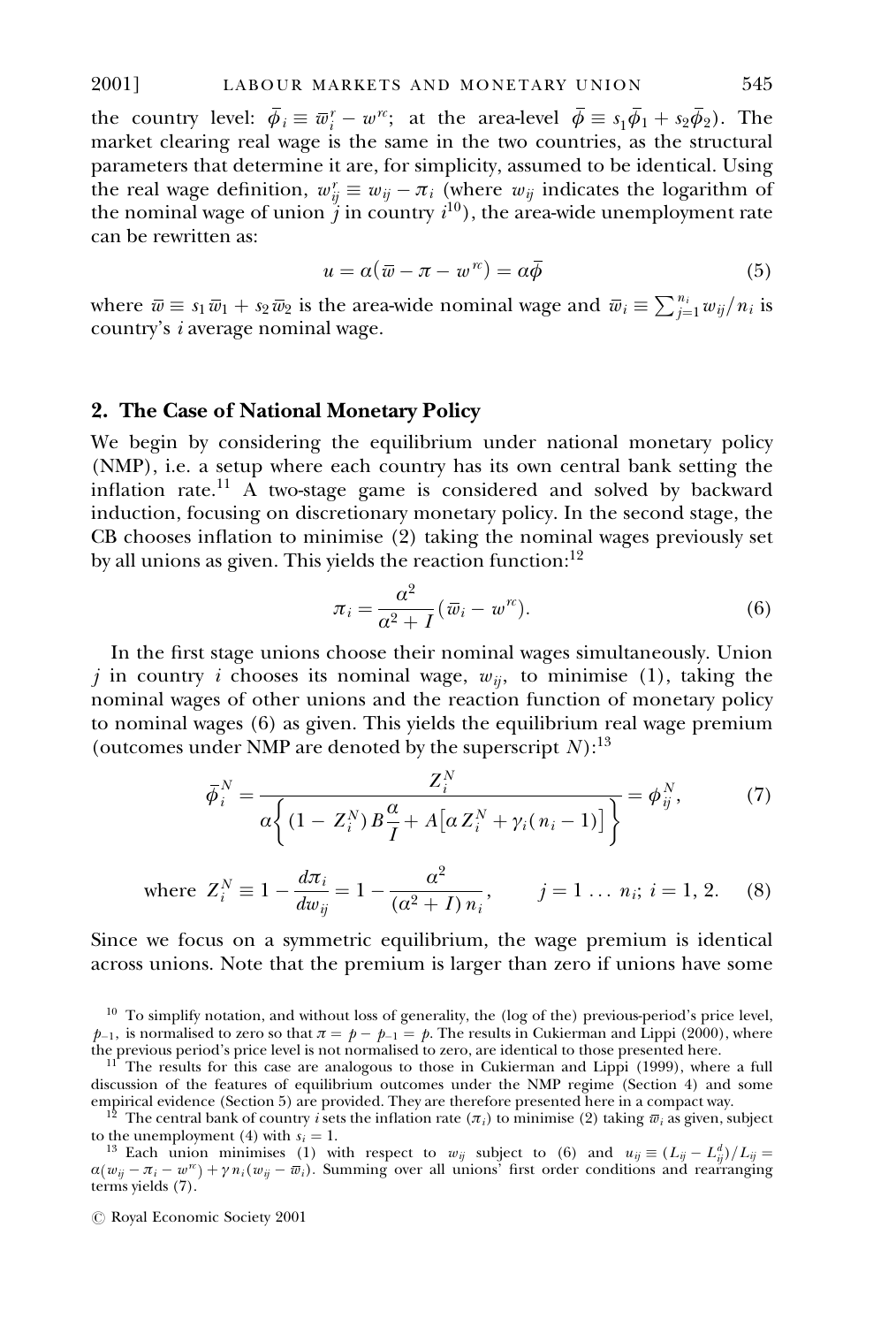degree of monopoly power (i.e. when both  $n_i$  and  $\gamma_i$  are finite). Note also that, other things being equal, the wage premium is an increasing function of  $Z_i^N$ , a variable that measures the effectiveness of changes in the nominal wage in bringing about changes in the real wage under NMP. The expression for  $Z_i^N$ shows that the effectiveness is lower the smaller the number of unions and the less averse to inflation is the CB.

In a rational expectations equilibrium ( $E \pi_i = \pi_i$ ) unemployment and inflation under NMP are given by:

$$
u_i^N = a\overline{\phi}_i^N \quad \text{and} \quad \pi_i^N = (a^2/I)\overline{\phi}_i^N. \tag{9}
$$

Since the equilibrium average wage premium is positive, both unemployment and inflation are larger than zero. The former is due to the unions' monopoly power, which enables them to raise the real wage of employed members above the competitive level.<sup>14</sup> The latter is due to the policymaker's incentives under discretionary policy as in Kydland and Prescott (1997) and Barro-Gordon (1983). But, since in the current model unemployment is due to union power rather than to distortionary taxes, the inflationary bias vanishes when this power, and therefore unemployment, becomes negligible. It also appears that, for a given wage premium, inflation decreases as the central bank conservativeness  $(I)$  increases.

A key feature of equilibrium outcomes is that the level of central bank conservativeness affects unemployment provided unions are non-atomistic (we label this effect 'strategic non-neutrality' since it is due to the strategic interaction between the unions and the CB). This mechanism is also crucial for the understanding of the workings of the MU described in the next section.

PROPOSITION 1. An increase in the degree of central bank conservativeness raises the rate of unemployment if unions are non-atomistic  $(n < \infty)$  and at least one of the following conditions holds:

(i) unions are averse to inflation  $(B > 0)$ 

(ii) there are at least two unions and some degree of substitutability in the demand for their labour ( $n \geq 2$  and  $\gamma > 0$ ).

As unions become atomistic ( $n \to \infty$ ) the unemployment effect vanishes.

The two conditions in the proposition correspond to two different kinds of strategic non-neutralities.<sup>15</sup> The first operates through trade unions' concern about inflation ( $B > 0$ ). When unions dislike inflation, their wage demands are moderated by the inflation consequences of a higher wage premium (see

<sup>&</sup>lt;sup>14</sup> Since the unions' monopoly power vanishes when the labour market is completely decentralised inflation (unemployment) is equal to zero if  $n \to \infty$ . This need not necessarily be the case in a model where atomistic agents retain some monopoly power over their sales, as in the monopolisitc competition framework of Dixit and Stiglitz (1977). Lippi (1999) develops a monetary model based on that framework.<br><sup>15</sup> This can be seen from the first order derivative of (7) with respect to *I* (see equation 17 in

Cukierman and Lippi, 1999).

 $\oslash$  Royal Economic Society 2001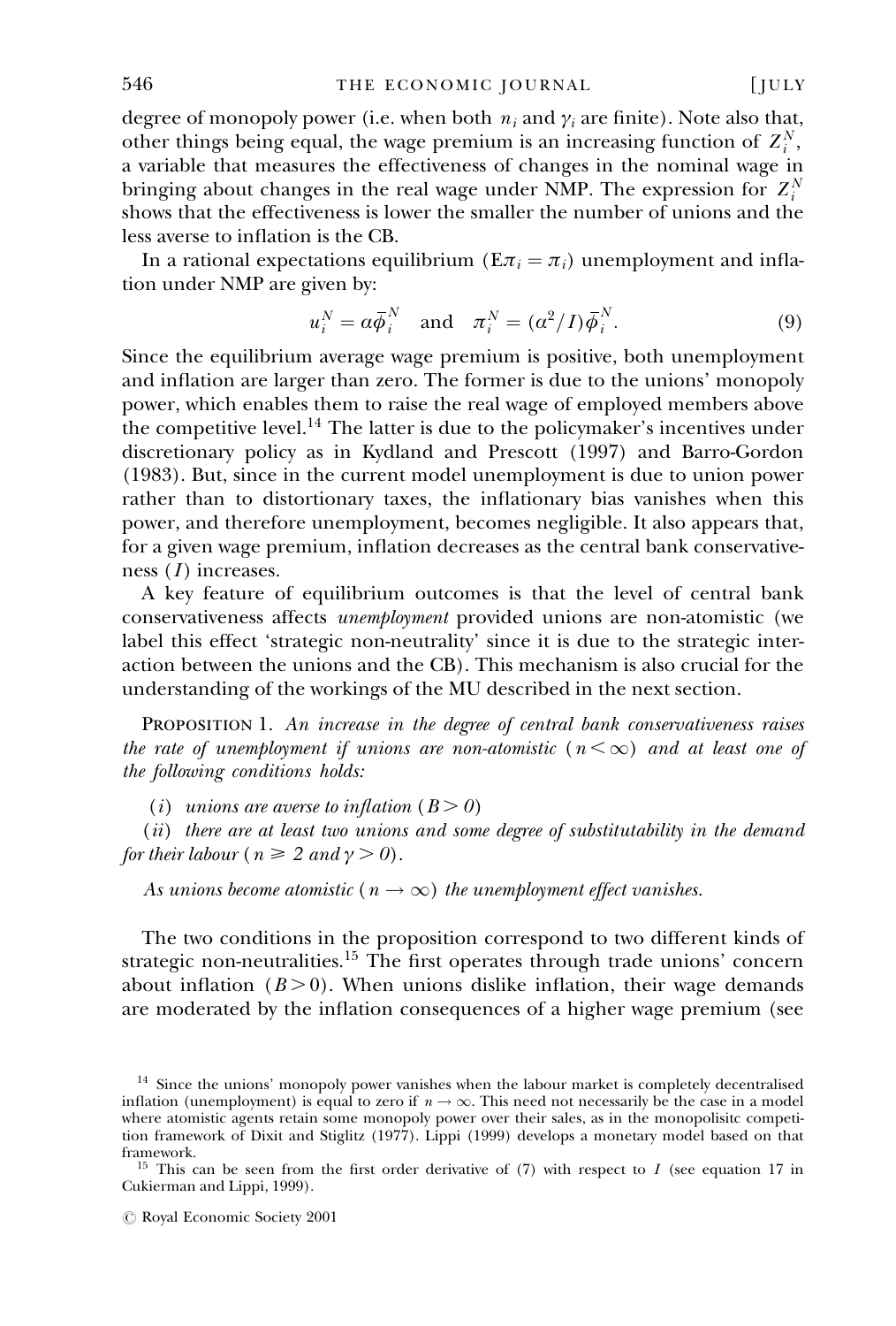(7). Crucially, the intensity of this moderating effect is weaker when the central bank is more inflation averse (higher  $I$ ), since less inflation is associated with any given wage increase. Hence a more conservative central bank induces unions to demand higher real wages. In the limit, as the number of unions becomes very large, their monopoly power disappears and both inflation and unemployment are zero.<sup>16</sup>

Provided there is more than one union in the economy, there is a second source of strategic non-neutrality which operates even when unions are not concerned with price stability ( $B = 0$ ). It is due to the fact that under nominal wage contracting, to obtain a unit increase in its real wage rate, a single union needs to accept a *higher* increase in its *relative* wage, the *smaller* is  $I^{17}$  To illustrate, a less inflation-averse central bank leads unions to perceive a given increase in their own real wage as more costly in terms of competitiveness (relative wage), moderating the unions' real wage demands.<sup>18</sup> We refer to this as the 'adverse competitiveness' effect. Neutrality reappears when  $n$  is large, even when conditions *i* and *ii* hold, since in this case each union neglects the effect of its own actions on inflation (as can be seen from  $(8)$ ).

### 3. The Monetary Union

This section derives outcomes under the institutional setting of a monetary union (MU). To focus on the *net* effect a MU it is assumed that the establishment of the MU does not change any of the structural parameters of the underlying economies. Importantly, it is assumed that the formation of a MU, per se, does not alter the degree of labour mobility across the countries in the MU so that labour substitutability continues to operate within, but not between, countries. Besides being methodologically convenient such a presumption seems realistic, at least for the short and intermediate run. Moreover, it is assumed that all unions set wages simultaneously, i.e. no union (or country) is a leader in wage setting (the consequences of partial relaxation of these assumptions are studied in Sections 5.2 and 6.2).

It would seem at first blush that, under the above conditions, the shift to a MU should not affect real variables. This at least is the implication of a standard Barro-Gordon framework in which unions' choices are not modelled explicitly. As we shall see, however, the result is different if account is taken of trade unions' incentives.

<sup>&</sup>lt;sup>16</sup> The number of unions has an independent direct effect on the size of the wage premium, which is discussed at length in Proposition 2 of Cukierman and Lippi (1999), where it is shown that the relation between the wage premium and the number of unions may be either hump shaped or decreasing in  $n_i$ , depending on parameter values.<br><sup>17</sup> Technically, this occurs because the marginal impact of a unit increase in a union's nominal wage

rate on its real wage depends (positively) on  $\overline{I}$  whereas its impact on the relative wage does not. <sup>18</sup> This second non-neutrality contrasts with most of the literature on monetary policy games under

perfect information in which (when unions are indifferent to inflation) the CB 'conservatism' (i.e. the parameter I) affects inflation but does not affect real variables. Lippi (1999) shows that an analogous result emerges from a traditional Dixit and Stiglitz (1977) model of monopolistic competition with non-atomistic private agents.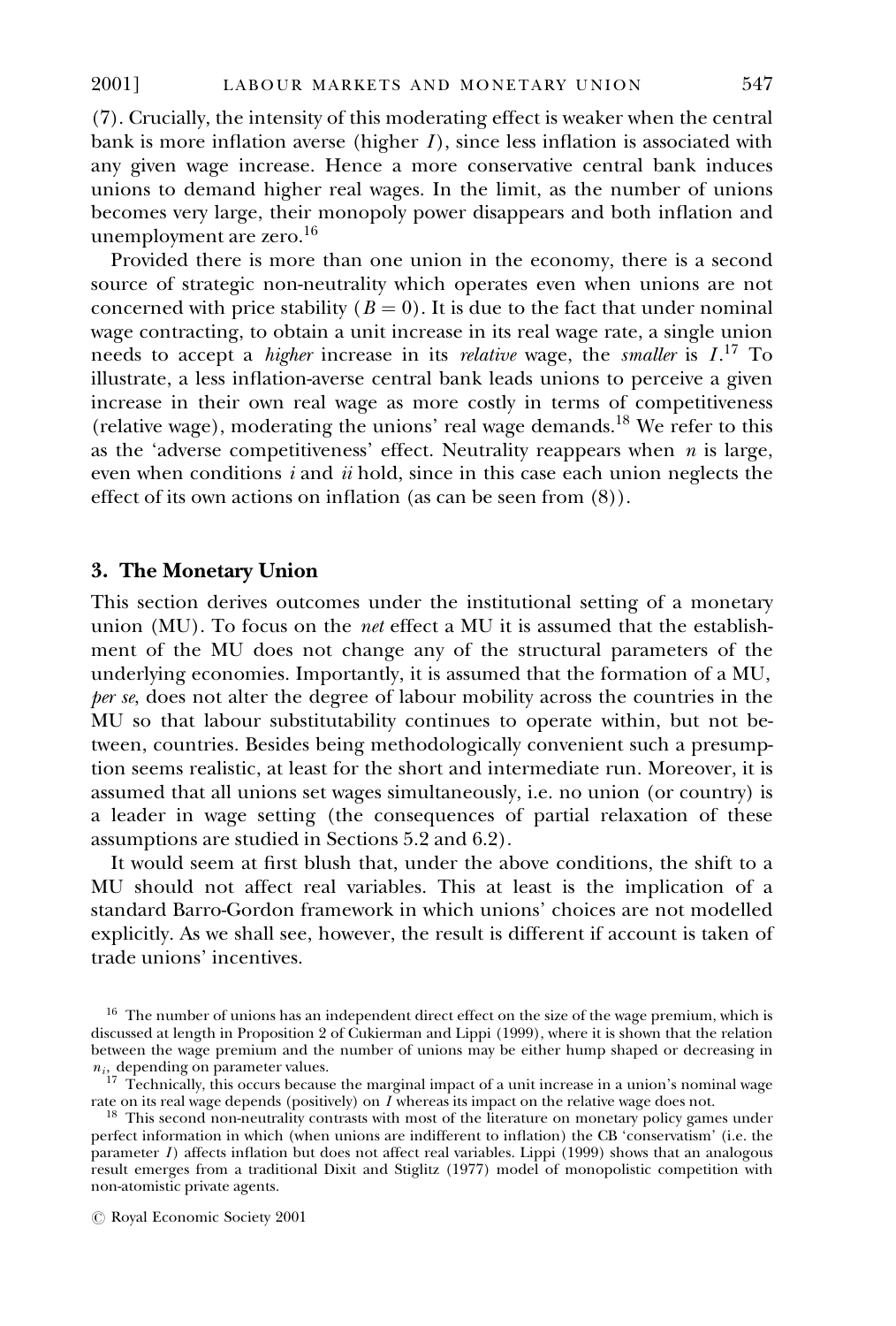The loss function of the single central bank in the MU (superscript  $U$ ) is given by (2) where the inflation and unemployment arguments are now areawide measures. The monetary policy authority's reaction function, which in terms of area-wide variables is identical to (6), can be rewritten as:

$$
\pi^{U} = \frac{\alpha^{2}}{\alpha^{2} + I} (s_{1} \overline{w}_{1}^{U} + s_{2} \overline{w}_{2}^{U} - w^{r}).
$$
\n(10)

Union  $j$  in country i minimises the loss function (1) subject to (3) and to (10), taking the nominal wages of the other unions, both at home and abroad, as given (see footnote 13). Manipulations of a typical Country  $2$  union's first order condition allows the average wage premium in Country 2 to be written in terms of the average wage premium in Country 1 as:

$$
\bar{\phi}_2^U = \frac{Z_2^U - (B\alpha^2/I)(1 - Z_2^U)s_1\bar{\phi}_1^U}{\alpha A[\alpha Z_2^U + \gamma_2(n_2 - 1)] + (B\alpha^2/I)(1 - Z_2^U)s_2}
$$
(11)

where 
$$
Z_i^U \equiv 1 - \frac{d\pi^U}{dw_{ij}} = 1 - \frac{a^2}{(a^2 + I)} \frac{s_i}{n_i}
$$
,  $j = 1, ..., n_i$ ,  $i = 1, 2$ . (12)

Since we are assuming that unions move simultaneously in all countries an expression analogous to (11) holds for the average wage premium of Country 1 in terms of the average wage premium of Country 2. Moreover, given that within each country unions are identical in size, we focus on a symmetric equilibrium where the premium requested by each individual union within a given country is the same.

It appears from (11) that trade unions' concern about inflation  $(B>0)$ creates interdependencies between the real wages of the member countries. These cross effects are obviously absent under a regime of national monetary policies. Since the average wage premium of Country 1 influences the single monetary policy and therefore the area-wide inflation rate, unions in Country 2 take this into account when setting wages. In particular, wage premia turn out to be strategic substitutes since a higher average wage premium in one country raises the area-wide inflation and therefore induces unions in the other country to moderate their wage demands.<sup>19</sup>

In general, the intensity of the reaction of `domestic' wages to `foreign' wages depends on a number of country-specific features. Analysis of the partial derivative  $\partial \bar{\phi}_2^U / \partial \bar{\phi}_1^U$  delivers the following:

PROPOSITION 2. The reaction of the wage premium in Country 2 ('domestic') to the premium in Country  $1$  ('foreign') is almost nil if:

(i) unions in the domestic country are atomistic ( $n_2 \rightarrow \infty$ )

<sup>&</sup>lt;sup>19</sup> When  $B = 0$  there is no link between the real wages of unions across different countries, but there is a link between the nominal wages of the two countries under MU (this is demonstrated in Subsection 5.2). Intuitively, this occurs because higher nominal wages in one country tend to increase the areawide inflation. Therefore, unions in the other country increase their nominal wages in order to maintain their (individually optimal) equilibrium real wage.

 $\oslash$  Royal Economic Society 2001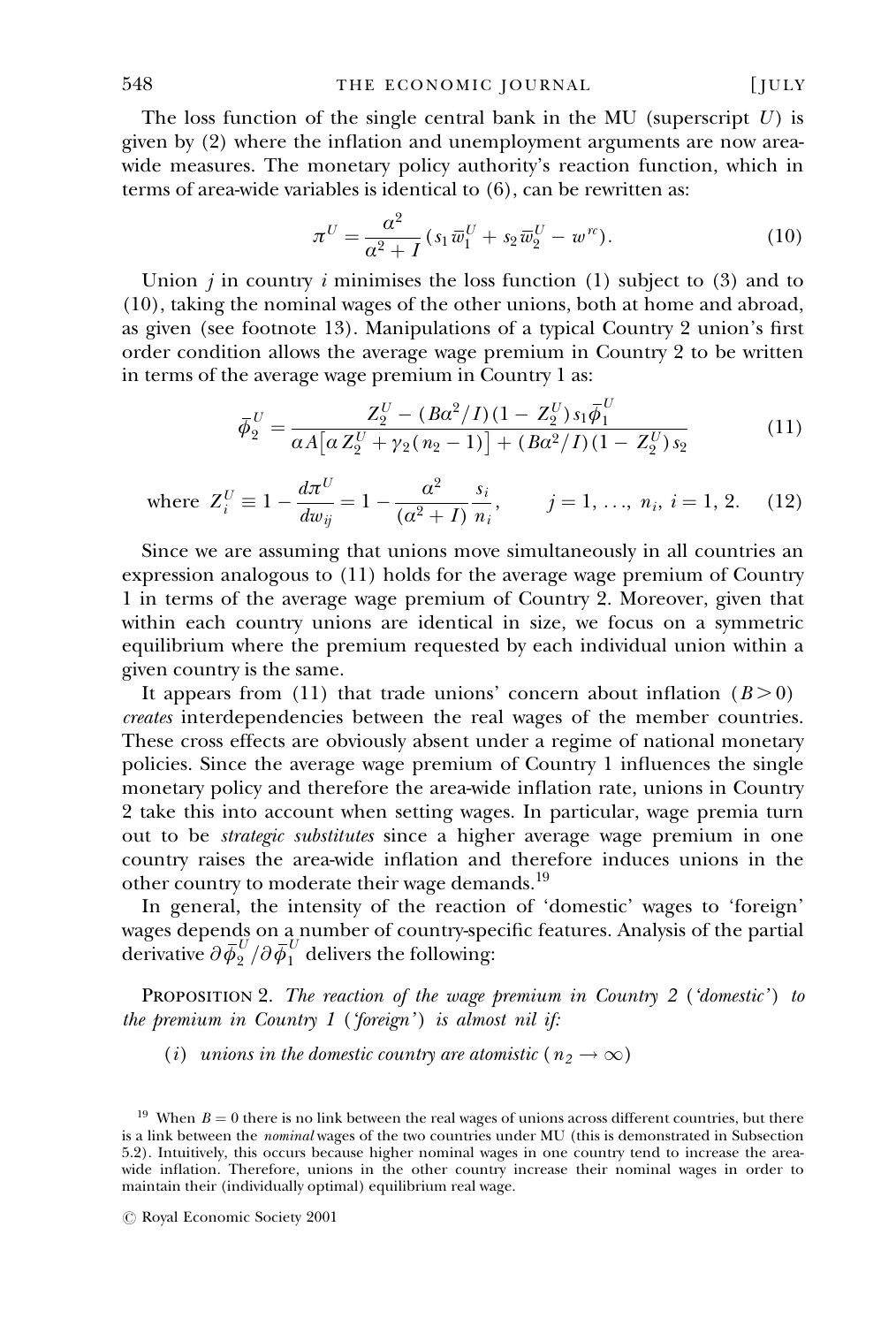- (*ii*) the domestic country is very small ( $s_2 \sim 0$ )
- (iii) the inflation aversion of the central bank is very high  $(I \to \infty)$
- (*iv*) the foreign country is very small  $(s_1 \sim 0)$
- (v) unions do not care about inflation ( $B \sim 0$ )

Intuitively, in the first three cases there is no reaction to the foreign premium since each union in Country 2 perceives that it has no impact on inflation (hence  $Z = 1$ ), even though this is due to different reasons in each case. Under case  $(iv)$  the foreign premium does not influence the domestic one since it is nearly irrelevant to the determination of MU-wide inflation.

The equilibrium wage premia  ${\bar \phi}_1^U$  and  ${\bar \phi}_2^U$  are given by the point where the reaction functions (equation (11) and its counterpart for Country 1 unions) cross in the  $(\bar{\phi}_1^U, \bar{\phi}_2^U)$  space. The equilibrium wage premium in Country 1 is given by the following expression (an equivalent expression holds for Country 2):

$$
\bar{\phi}_1^U = \frac{Z_1^U H_2^U + (B\alpha^2/I)(Z_1^U - Z_2^U)s_2}{H_1^U[H_2^U + (B\alpha^2/I)(1 - Z_2^U)s_2] + (B\alpha^2/I)(1 - Z_1^U)H_2^U s_1}
$$
\n
$$
= \phi_{1j}^U \qquad j = 1, ..., n_1. \tag{13}
$$
\n
$$
\text{where } H_i^U \equiv \alpha A[\alpha Z_i^U + \gamma_i(n_i - 1)] \qquad i = 1, 2.
$$

Simple algebra reveals that expression (13) reduces to (7) when  $s_1 = 1$ (hence  $s_2 = 0$ ) which is the case of a national monetary policy by Country 1. It also appears from this expression that, as unions in country  $i$  become atomistic (i.e.  $n_i \rightarrow \infty$ ), the wage premia converge to zero irrespective of the monetary regime and of country size. Thus, the independence between the *real* economy and the monetary regime is obtained as a special case in our model when the labour unions are atomistic.

#### 4. The Effects of a Monetary Union: Some Specific Cases

Equations (11) and (13) show that the establishment of a MU induces complex interactions between wages in the two countries. Those interactions depend on the number of unions, country size, union preferences, labour substitutability in each country and the level of CB conservativeness. In general, the outcomes of the model vary depending on the nature of structural differences between the countries forming the monetary union. To develop some understanding of how those differences influence the effect of a monetary union we start from a simple benchmark case, in which all countries have identical parameters. We then proceed gradually to more complex cases.

Our aim is to analyse the direct effect of the MU on unions' behaviour, i.e. to study the impact of the MU in comparison to outcomes obtained under the NMP regime. This effect is 'direct' in that it is based on the assumption that all relevant parameters are unaltered by the formation of the MU. Formally, the direct effect of the formation of a MU on the real wages in country  $i$  is defined

 $\oslash$  Royal Economic Society 2001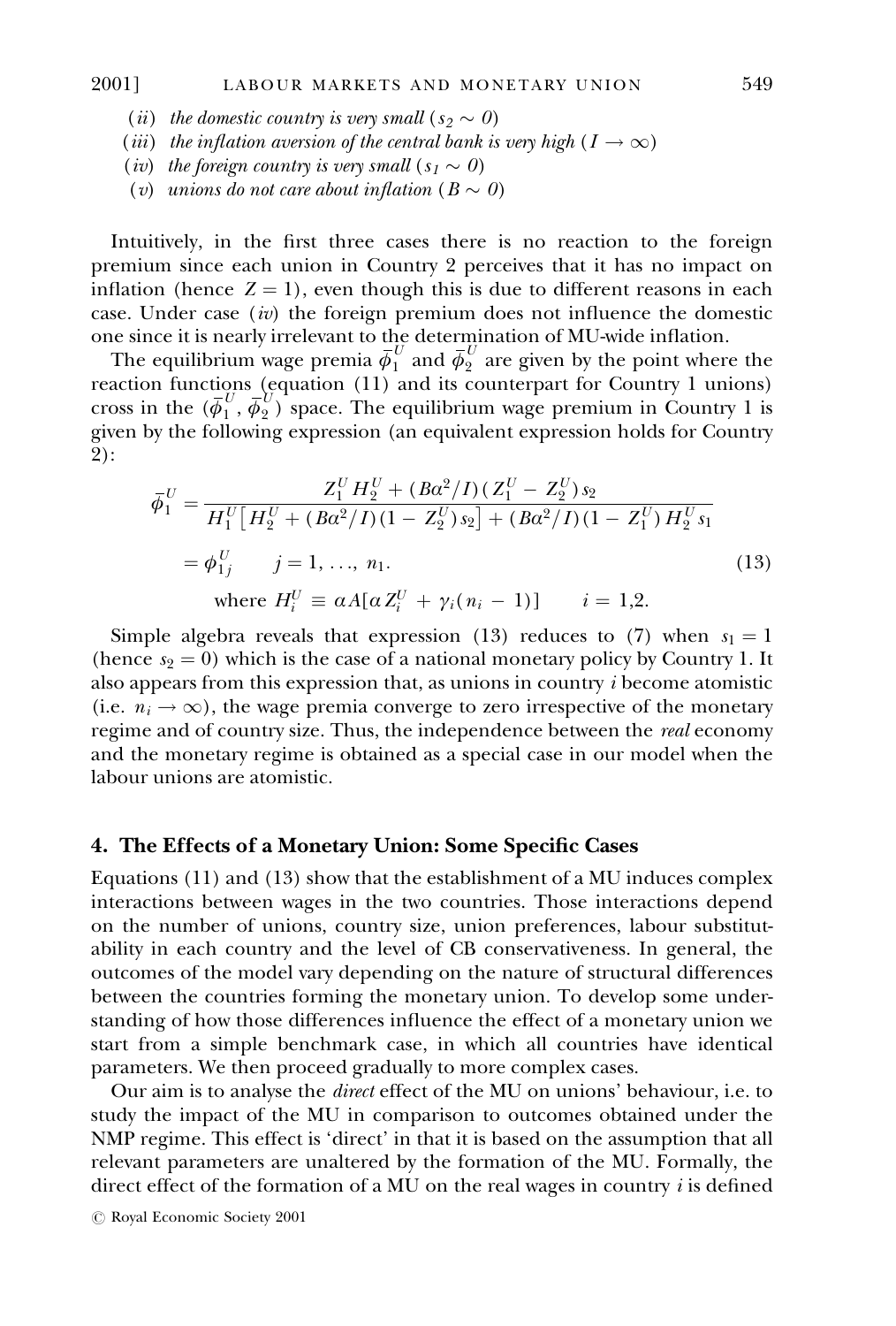as  ${\bar \phi}_i^U-{\bar \phi}_i^N$  for *unchanged* underlying parameters. Note that once this effect is known it is possible to determine the effects of the MU on the rates of unemployment and inflation in the two countries by comparing the expressions for unemployment and inflation under NMP  $(9)$  with their counterparts under MU, which are given by:

$$
u_i^U = \alpha \bar{\phi}_i^U
$$
, and  $\pi^U = \frac{\alpha^2}{I} (s_1 \bar{\phi}_1^U + s_2 \bar{\phi}_2^U) = \frac{\alpha^2}{I} \bar{\phi}^U$ . (14)

We start by analysing the direct effect of a MU between two countries that are identical in every respect. We then study the direct effect of the MU under the assumption that unions are not inflation averse ( $B = 0$ ). The latter case is of interest because it relates the results of our model to the numerous studies in which unions are assumed not to care about inflation. For this case we also analyse how the direct effects of the MU vary with country size, the number of unions in each country and the degree of competition in the labour market in each country.20

### 4.1. A Monetary Union Between Identical Countries

It is useful to begin the analysis from the case of a MU between countries that are identical in their labour forces ( $s_1 = s_2 = 1/2$ ), number of unions ( $n_1 =$  $n_2 = n$ ) and degree of substitutability between labour  $(\gamma_1 = \gamma_2 = \gamma)$ . In this case the premium demanded by unions in the MU is obtained by substituting the parametric values given above into  $(13)$ , yielding:<sup>21</sup>

$$
\bar{\phi}_i^U = \frac{Z_i^U}{H_i^U + (B\alpha^2/I)(1 - Z_i^U)} = \phi_{ij}^U \qquad i = 1, 2; j = 1, ..., n_i.
$$
 (16)

To compare the value of the wage premium given by (16) with the value obtained under the NMP regime (7) the latter can be conveniently rewritten as:

$$
\bar{\phi}_i^N = \frac{Z_i^N}{H_i^N + (B\alpha^2/I)(1 - Z_i^N)} = \phi_{ij}^N \qquad i = 1, 2; j = 1, ..., n_i \qquad (17)
$$

(where  $H_i^N$  and  $Z_i^N$  are the NMP counterparts of  $H^U$  and of  $Z^U$  with  $s_i = 1$ ). Comparison of (16) with (17) for identical values of n and  $\gamma$  immediately leads to:

<sup>20</sup> In a previous version of the paper we also studied the direct effect of a union when the degree of labour substitutability  $(\gamma)$  differs across countries (see Section 4.2 in Cukierman and Lippi, 2000). This exercise shows that the MU increases unemployment in the country in which the labour market is less

substitutable and may even decrease unemployment in the other country.<br><sup>21</sup> Since for this case  $Z_1^U = Z_2^U \equiv Z^U$  and  $H_1^U = H_2^U \equiv H^U$ , the wage premium under MU is the same across all unions in both countries and is g

$$
\overline{\phi}_i^U = \frac{I\left[ (n - \frac{1}{2})\alpha^2 + nI \right]}{\alpha \left( \frac{B\alpha^3}{2} + A I \{ \alpha \left[ (n - \frac{1}{2})\alpha^2 + nI \right] + \gamma (n - 1) n (\alpha^2 + I) \} \right)}
$$
   
  $i = 1, 2.$  (15)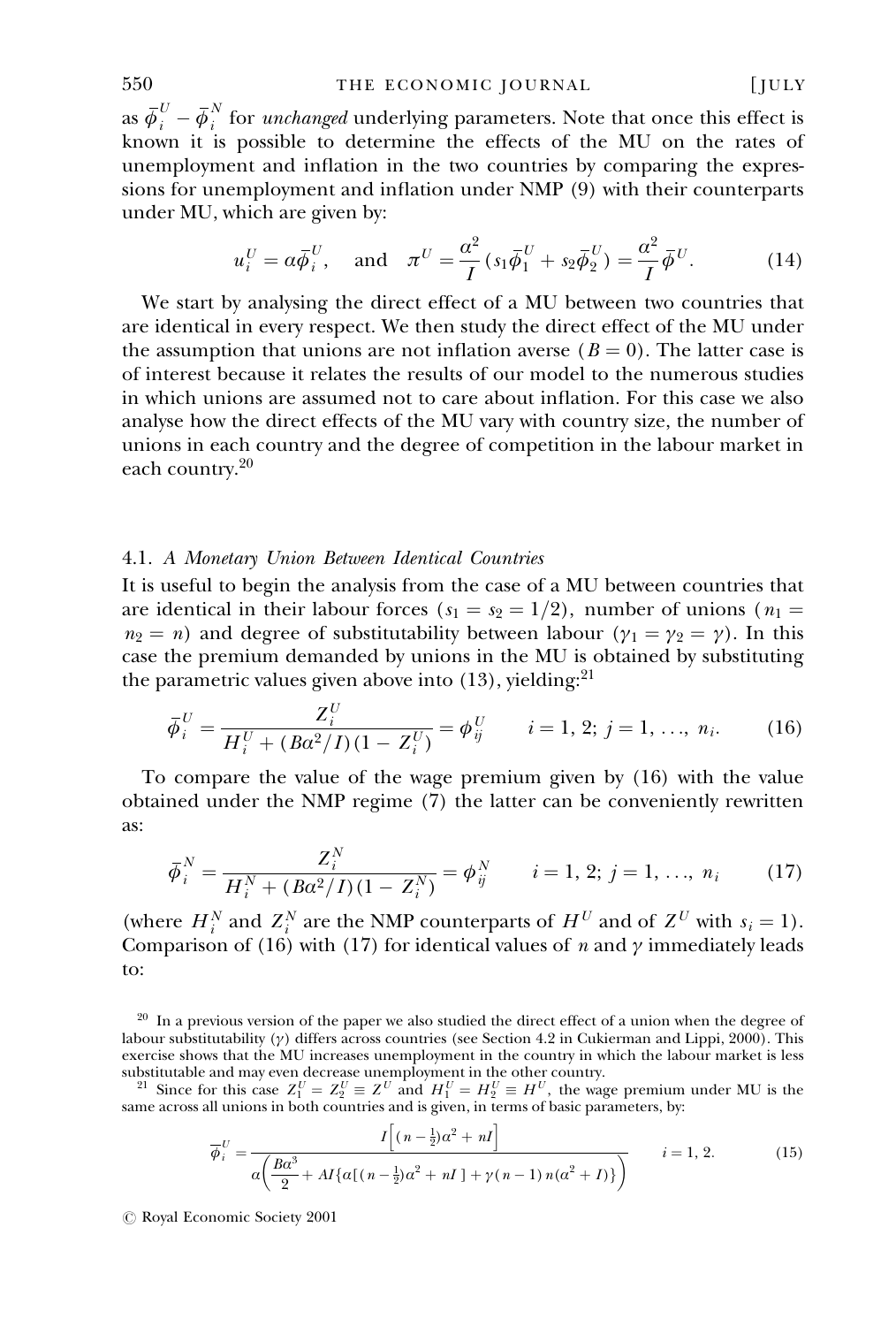Proposition 3. If union and central-bank preferences are identical across countries and do not change with the establishment of the MU, then the wage premium in the MU is higher than the one obtained under NMP at all levels of n.

Intuitively, the switch from the NMP to the MU regime reduces the extent to which each union internalises the inflationary repercussions of its own actions, thus raising Z (i.e.  $Z^U > Z^N$ ). This alters union behaviour via two separate channels. The first operates through unions' inflation concern  $(B > 0)$  and the second through a mitigation of the adverse competitive effect of an increase in inflation (when  $\gamma > 0$  and  $n > 1$ ). Hence the formation of a MU leads to less moderation in unions' real wage demands through both channels. The upshot is that, if union are not atomistic ( $n < \infty$ ), the switch from NMP to MU increases the wage premium. Given  $(14)$ , this means that both inflation and unemployment (in every country) are increased by the establishment of a MU.

# 4.2. A MU Between Heterogeneous Countries When Unions Do Not Care About Inflation

We now consider the direct effect of a MU in the case in which unions are not inflation averse and study how the direct effect of the establishment of a MU varies with country size  $(s_i)$ , labour substitutability  $(\gamma_i)$  and the number of unions  $(n_i)$ . When  $B = 0$  the general expression for the wage premia of a country in the MU (13) reduces to:

$$
\bar{\phi}_i^U = \frac{Z_i^U}{H_i^U} = \left\{ \alpha^2 A + \alpha A \frac{\gamma_i (n_i - 1)}{[1 - \alpha^2/(\alpha^2 + I)] (s_i/n_i)} \right\}^{-1} = \phi_{ij}
$$
\n
$$
i = 1, 2; \quad j = 1, ..., n_i
$$
\n(18)

Comparison of the wage premium under MU with the corresponding premium under NMP leads to the following proposition (the proof is in the Appendix):

PROPOSITION 4. If unions do not care about price stability  $(B = 0)$ , there is a finite number of unions  $(1 \leq n_i \leq \infty)$  and some competitiveness between them  $(\gamma_i > 0)$  then the direct effect of a MU on the wage premium is:

- (i) positive in all countries,
- (ii) greater in smaller countries,

(iii) greater in countries characterised by intermediate levels of centralisation of wage bargaining  $(n_i)$  and labour market competitiveness  $(\gamma_i)$ .

The first result states that, in the absence of inflation aversion on the part of unions and provided there is more than one union in the economy, the formation of a MU unambiguously increases real wages (and hence inflation and unemployment). This effect is triggered by the *decrease* in the moderating influence that the adverse competitive effect has on unions' wage demands (see Proposition 1). Basically, in a MU each labour union internalises the

 $\oslash$  Royal Economic Society 2001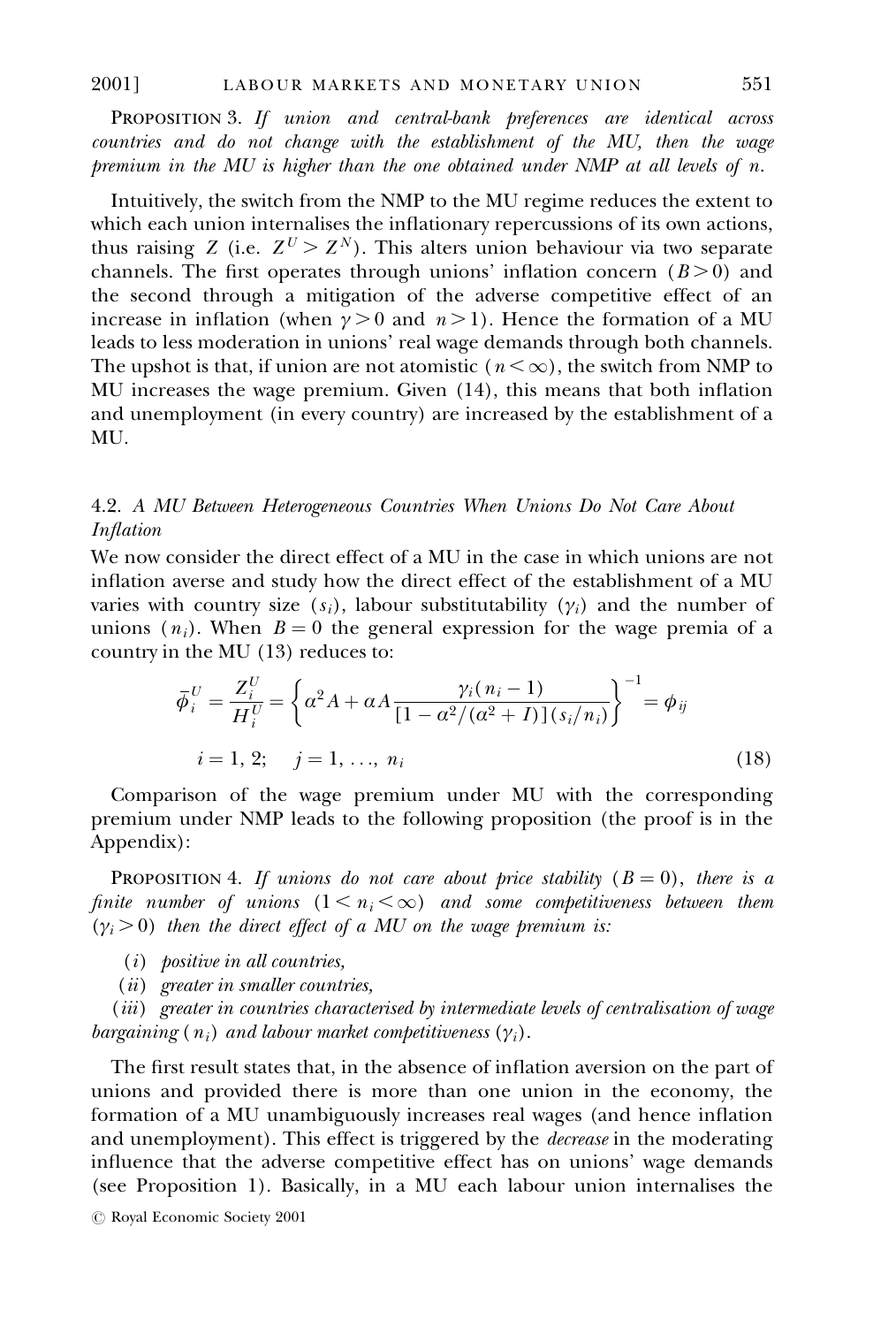inflationary impact of its individual actions, and of the associated deterioration in competitiveness, to a lesser extent. This induces each union to adopt a more aggressive wage strategy, which, in equilibrium, results in higher real wage premia in all countries.

The proposition also shows that the impact of a MU varies with some structural features of the country that joins the union. The direct effect of joining a MU on a country's real wage increases as the size,  $s_i$ , of the country in the MU decreases. The intuition is that the smaller a country is, in relation to the whole union, the larger will be the relative change in size that its labour unions experience as a result of membership in the MU.<sup>22</sup> Since unions in a smaller country internalise the repercussions of their actions on the MU rate of inflation to a lesser extent, their wage-setting strategy becomes more aggressive to a greater extent than that of larger countries.

Finally, the proposition states that the effect of the MU is largest at intermediate levels of centralisation and of labour market competition (as measured by the labour substitutability parameter,  $\gamma_i$ ). The reason is that when either  $n_i$  or  $\gamma_i$  is large, labour market performance converges towards the competitive, market-clearing level, irrespective of the monetary regime. At the other extreme, when  $n_i = 1$  or  $\gamma_i = 0$  the degree of competition in the labour market is zero; therefore the monetary regime does not affect the wage premium because the *adverse competitive effect* does not operate. Hence, the largest direct effect of the MU occurs in countries with intermediate levels of centralisation of wage bargaining and of labour substitutability.

### 5. Alternative Institutional Scenarios

This section examines the sensitivity of the results to variations in some of our institutional assumptions, bringing the analysis one step closer to the European situation. First, we consider the hypothesis that before joining the MU some European countries had already subjugated their monetary policies to that of Germany through the Exchange Rate Mechanism (ERM). Second, we modify the simultaneous wage setting scheme allowing for wage-leadership by the unions of a given country (i.e. we solve a Stackelberg game).  $2<sup>3</sup>$ 

### 5.1. The Direct Effect of Switching from a (Credible) ERM to the MU

We model the ERM regime as an asymmetric mechanism where the central bank of Germany (the anchor country) conducts its monetary policy indepen-

 $22$  Each union is concerned with the relative size of its nominal wages with respect to the aggregate nominal wage to which the central bank responds (6). The formation of the MU affects the latter variable.<br><sup>23</sup> Related exercises are developed by Grüner and Hefeker (1999) and Soskice and Iversen (1998).

As discussed in the introduction, one difference in comparison to their models is that we abandon the assumption of a single monopoly union and of identical countries.

 $\oslash$  Royal Economic Society 2001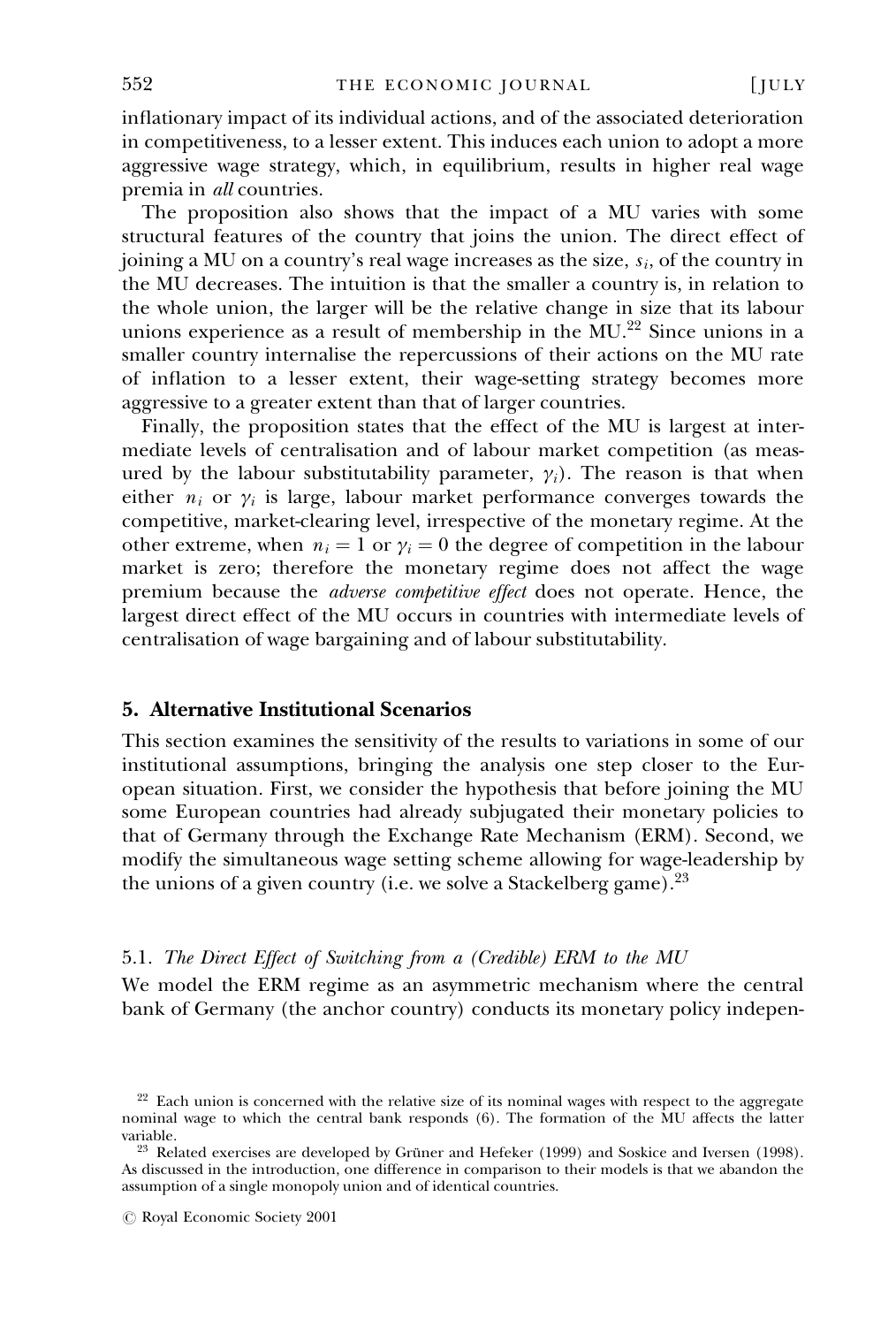dently, focusing only on domestic conditions, while the central banks of the other countries precommit to follow the German inflation rate. Therefore, by characterising membership in the ERM as a 'direct' precommitment to German inflation it is implicitly assumed that the ERM exchange rate commitment is credible. $24$ 

Under this characterisation of the monetary regime, monetary policy in Germany in the pre-MU period is described by the NMP regime so that the equilibrium wage premium is given by (7). The crucial difference introduced by the existence of a credible ERM in the pre-MU period concerns the unions of the countries that precommitted to follow German monetary policy. For these unions domestic inflation is unrelated to their wage premia, because they know that domestic inflation is determined by the German CB, which looks *only* at developments in Germany. This implies that each union in the `other' ERM countries (subscript `other') perceives that its individual actions have no impact on the rate of inflation (i.e. that  $\partial \pi / \partial w_{i,other} = 0$  implying  $Z_{\text{other}} = 1$ ). Hence the wage premium in the 'other' countries under the ERM is:

$$
\bar{\phi}_{\textit{other}}^{\textit{ERM}} = \frac{1}{\alpha A[\alpha + \gamma(n-1)]} \tag{19}
$$

which is larger than the premium obtained under NMP.<sup>25</sup> The fact that under a credible ERM the unions in the `other' countries do not internalise the impact of their actions on inflation eliminates a deterrent to high wage claims and therefore leads unions to adopt a more aggressive wage strategy.

Under this characterisation, the creation of a MU should increase the wage premium of German unions and decrease the premia of unions in `other' countries. The reason is that the creation of a MU reduces the perceived impact of each individual German union on inflation whereas the opposite happens in the `other' countries, whose unions now correctly realise that their wage decisions have a non-zero impact on the inflationary reaction of the monetary union's CB. Soskice and Iversen (1998), who consider a similar characterisation of the ERM, suggest that this prediction is `clearly borne out empirically in the period from 1983 to 1992 (p. 120)'. Note, however, that the expression for the wage premium suggests that one should also control for cross-country differences in the degree of centralisation, labour substitutability and unions' preferences. For instance, if the labour market structure in one of the `other' countries is highly decentralised (high  $n$ ) or highly competitive because of high labour substitutability (high  $\gamma$ ), or both, the unemployment rate in that country may be lower than in the anchor country.

 $24$  Several European countries attempted to reduce inflation towards the lower German rates by stipulating some form of exchange-rate precommitment with Germany, of which the ERM is a paramount example. Obviously, a precise formalisation of the ERM would require a model with foreign trade and exchange rates. 25 This follows from the observation that the wage premium is increasing in  $Z$  (see (7)).

 $\oslash$  Royal Economic Society 2001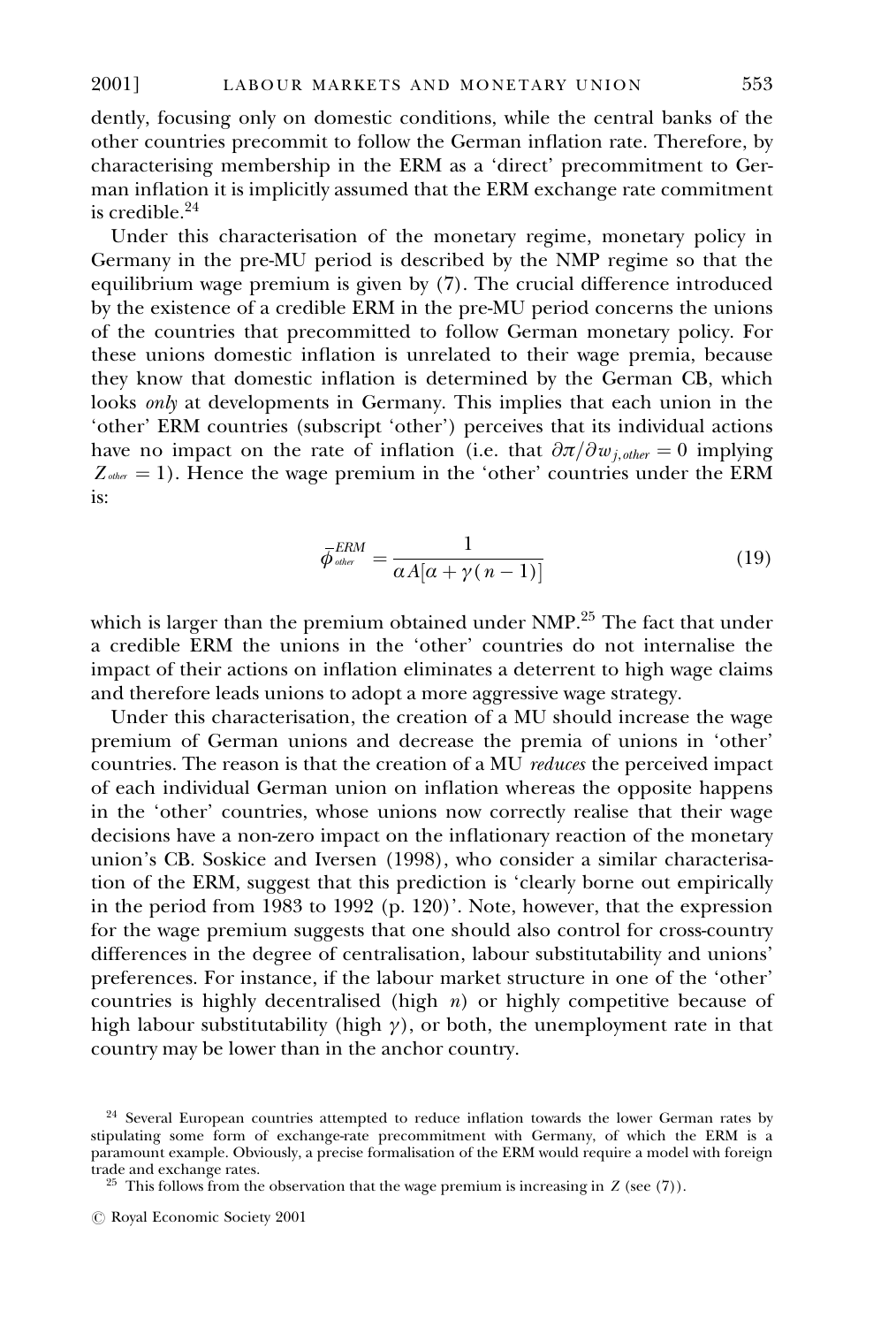# 5.2. The Effects of Wage Leadership by a Country in the MU

In some European countries wage setting in the recent past was characterised by wage leadership on the part of a major union. In Germany, for instance, the metalworkers' union (IG Metall) played a leadership role *vis à vis* the other unions. Soskice and Iversen (1998) report that between 1974 and 1994 IGM set the norm for wage increases in 15 out of 21 bargaining rounds. A full analysis of wage leadership would require incorporating the possibility that there are, within each country, both leaders and followers. For reason of brevity we present a less ambitious analysis in which all unions in one country are Stackelberg leaders in wage setting and all unions of the other country are Stackelberg followers. Although less general, this specification makes it possible to capitalise on some of the earlier results and still obtain insights into some of the differences in macro outcomes between a MU in which all unions move simultaneously and a MU in which some act as wage leaders. It may also be of independent interest to the extent that the unions of a large country, such as Germany, develop a wage leadership position in the future.

To differentiate between leaders and followers we extend the timing structure to three stages. In the first stage the unions of Country 1 that are the wage leaders set their nominal wages. The negotiated wages are observed and taken as given by the unions of Country 2 when they set their nominal wages in the second stage. In the third stage, after observing the negotiated area-wide wages, monetary policy is chosen by the central bank of the MU. The game is solved by backward induction. In the second stage, the unions of Country 2 set their nominal wages taking as given the nominal wages of unions in Country 1 and knowing the CB reaction function (10). This leads to the following reaction function of the average nominal wages in Country 2 to Country 1 wages:

$$
\overline{w}_2 = \Theta_1 + \Theta_2 \overline{w}_1
$$
\n(20)  
\n
$$
\Theta_1 \equiv \frac{w'' \left[H_2^U (1 - \theta) + B(1 - Z_2^U)\right] + Z_2^U}{(1 - \theta s_2) H_2^U + B(1 - Z_2^U) \theta s_2}
$$
\nwhere  
\n
$$
\Theta_2 \equiv \frac{\theta s_1 \left[H_2^U - B(1 - Z_2^U)\right]}{(1 - \theta s_2) H_2^U + B(1 - Z_2^U) \theta s_2} < 1
$$
\n
$$
\theta \equiv \frac{\alpha^2}{\alpha^2 + I}.
$$
\n(20)

Equation (20) is obtained from the first order condition of a typical union in Country 2, after aggregating over all unions. This reaction function is the nominal wage counterpart of the reaction function between the real wage premia (equation 11) presented in Section 3.<sup>26</sup> Despite its cumbersome

 $26$  If expressed in real terms, expression (20) yields (11). Obviously, this is true only for the unions of Country 2, which take Country 1 wages as given both under simultaneous bargaining and under Country 1 wage leadership.

 $\oslash$  Royal Economic Society 2001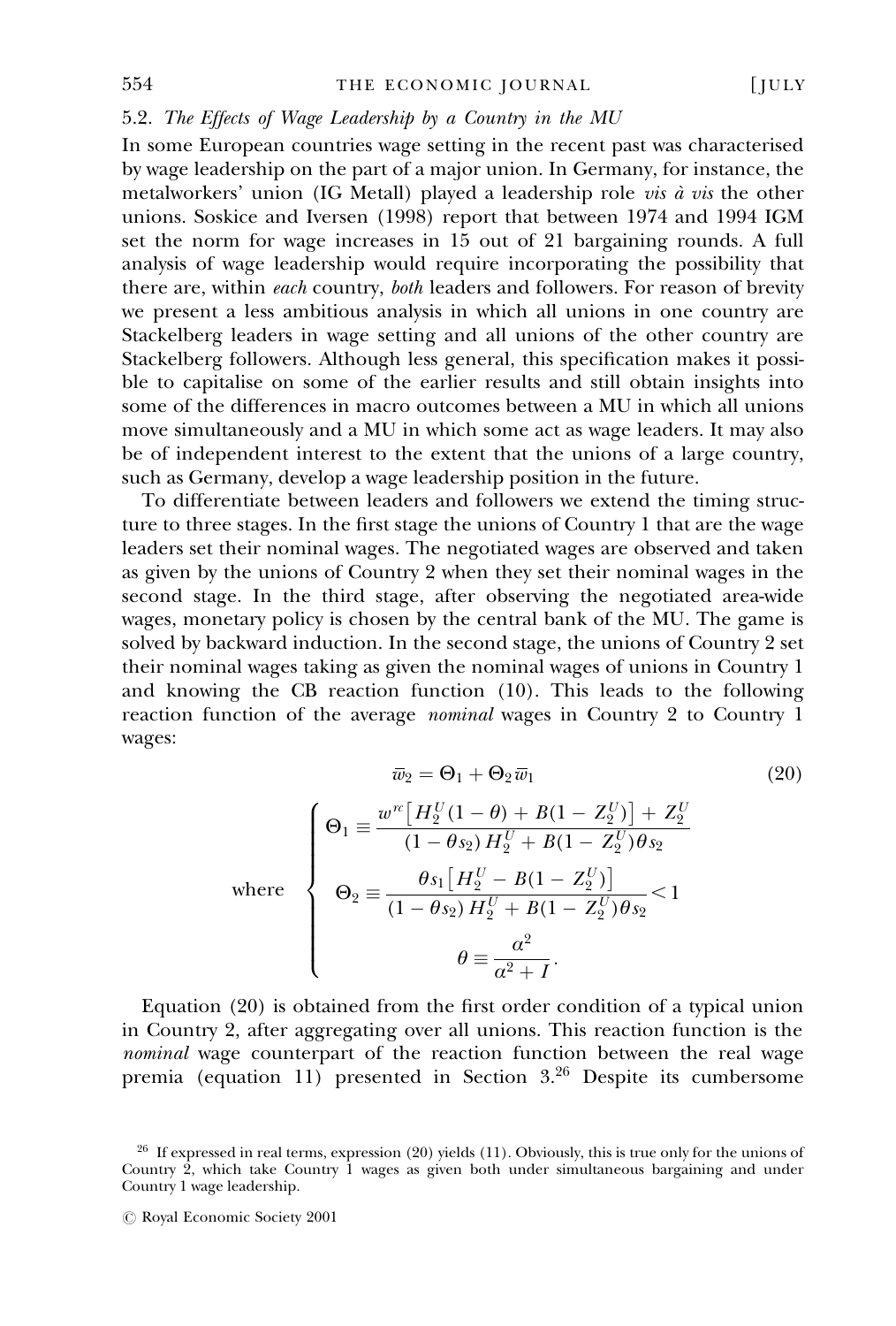algebraic form, (20) has a simple interpretation. The slope coefficient  $\Theta_2$ shows how nominal wages in Country 2 react to increases in the nominal wages of Country 1. Even in the simple case in which unions do not care about inflation  $(B = 0)$ , it appears that nominal wages are linked, since if unions in Country 1 increase their wages, inflation will increase, and so unions in Country 2 scale up their wages accordingly in order to maintain the real value of their wages.<sup>27</sup> More generally, when B is not zero, the sign of  $\Theta_2$  depends on the size of B. This is summarised in the following:

REMARK 1. If  $B \geq B_T \equiv H_2^U/(1 - Z_2^U)$  then  $\partial \overline{\omega}_2/\partial \overline{\omega}_1 \equiv \Theta_2 \leq 0$ ; otherwise  $\frac{\partial \overline{w}_2}{\partial \overline{w}_1} \equiv \Theta_2 > 0.$ 

The dependence on  $B$  of the sign of the response of country's 2 nominal wages to an increase in country's 1 nominal wages is due to the fact that this increase triggers two opposite effects on nominal wages in Country 2. On one hand, owing to their inflation aversion, country 2 unions are willing to take a cut in real wages in order to moderate the inflationary response of the CB to the increase in the nominal wages of Country 1. On the other hand, they also wish to protect their real wages in the face of the higher subsequent inflation triggered by the response of the CB to the increase in Country's 1 nominal wages. If unions' inflation aversion is sufficiently high ( $B \ge B_T$ ) the first effect dominates, and an increase in Country's 1 nominal wages leads unions in Country 2 to reduce their nominal wages in order to avoid excessive inflation by the CB of the MU. When unions' inflation aversion is not sufficiently high  $(B < B_T)$ , the desire to avoid an excessive reduction in the real wage dominates, and nominal wages in Country 2 go up. But the increase in the nominal wage in this case is less than proportional  $(\Theta_2 < 1).^{28}$ 

In the first stage of the game the leading unions of Country  $1$  set nominal wages taking account of the reaction of nominal wages in Country 2 and of the monetary policy reaction function  $((20)$  and  $(10)$ , respectively). The first order condition of the typical union problem in Country 1 implies the following reaction function of the average wage premium in Country 1 to the average wage premium in Country 2 (the superscript  $L'$  denotes a regime with leader and follower unions):

$$
\bar{\phi}_1^L = \frac{Z_1^L - (B\alpha^2/I)(1 - Z_1^L)s_2\bar{\phi}_2^L}{\alpha A[\alpha Z_1^L + \gamma_1(n_1 - 1)] + (B\alpha^2/I)(1 - Z_1^L)s_1}
$$
(21)

where 
$$
Z_1^L \equiv 1 - \frac{d\pi}{dw_{1j}} = 1 - \left[ \frac{\alpha^2}{(\alpha^2 + I)} \frac{s_1}{n_1} + \frac{s_2}{n_1} \Theta_2 \right], \qquad j = 1, ..., n_1.
$$
 (22)

It appears that the reaction function for the wage premium in (21) is analogous to the expression obtained under simultaneous wage bargaining

<sup>&</sup>lt;sup>27</sup> Note that when  $B = 0$  there is no link between the *real* wages of the two countries (see (11)) but nominal wages are still linked (see  $(20)$ ).<br><sup>28</sup> This follows from the fact that the *real* wage premia are strategic substitutes (Section 3).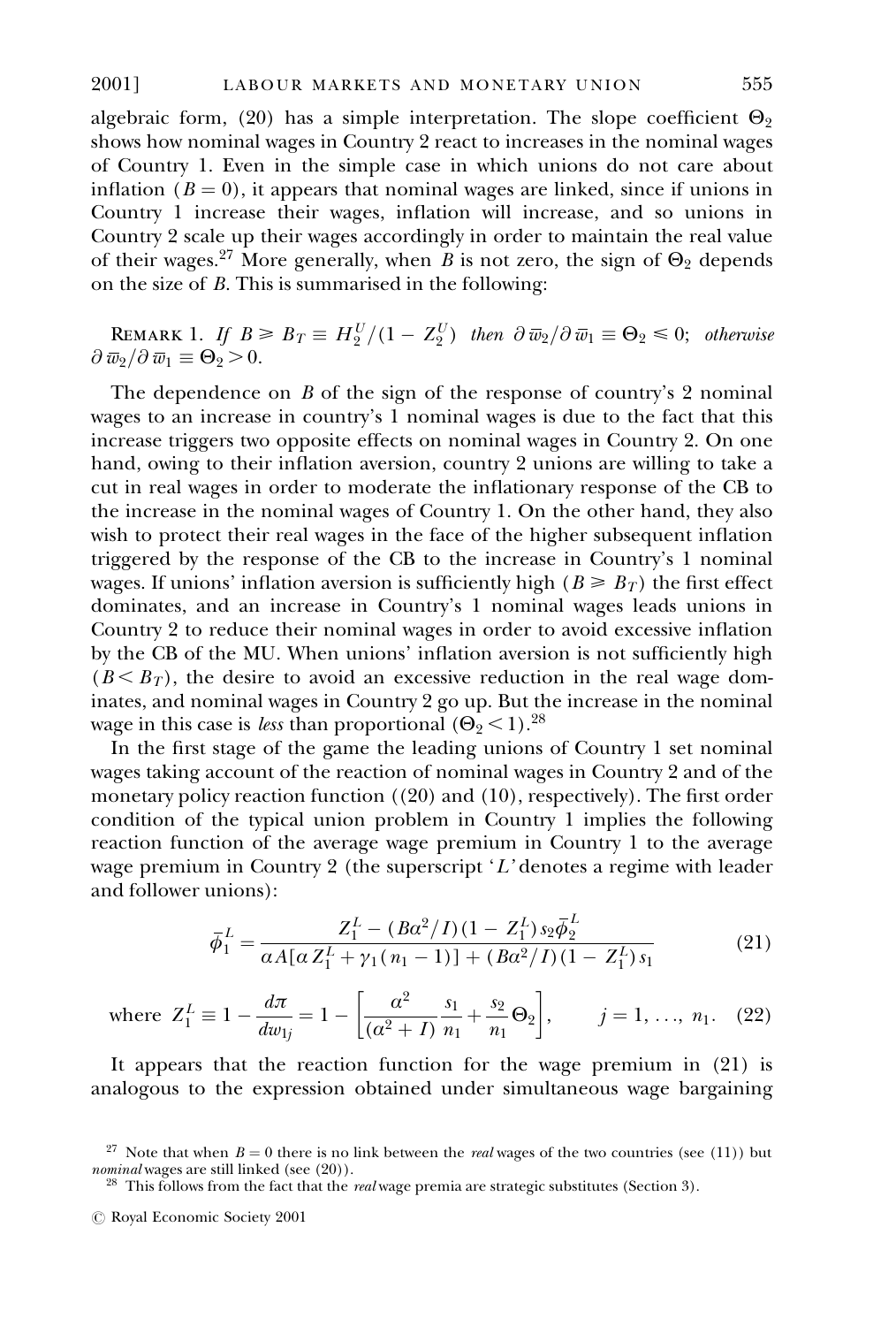with the crucial difference that  $Z_1^U$  is now replaced by  $Z_1^{L,29}$  This captures the essential difference between the two scenarios. Under wage leadership, the unions of Country 1 internalise the impact of their wage decisions on inflation to a different extent than under simultaneous bargaining. This happens because they take account of the reaction of Country 2 wages to their own wages.<sup>30</sup> If this reaction is positive (i.e. if  $\partial \overline{w}_2/\partial \overline{w}_1 \equiv \Theta_2 > 0$ ), then each union in Country 1 perceives a higher impact of its nominal wage choice on inflation, and hence a lower impact on the real wage (a lower Z). The following proposition summarises the effects of wage leadership on the equilibrium real wage as compared to a MU with simultaneous wage bargaining (the proof appears in the appendix):

PROPOSITION 5. In comparison to a MU in which all unions move simultaneously, under wage leadership the wage premium of the unions that are leaders is smaller (greater) and that of the followers is greater (smaller) if the unions' inflation aversion is sufficiently small (large), i.e. when  $B \leq B_T$  ( $B > B_T$ ).

The origin of dependence of results on the size of B is related to Remark 1. We saw there that, if the unions' willingness to maintain their real wage in the face of higher inflation is greater (lesser) than their desire to moderate this inflation, the leading unions respond by raising (lowering) their nominal wages. For instance, when the unions' inflation aversion is sufficiently large  $(B > B_T)$ , the leading unions have more leeway for higher wage demands, since they know that some of the inflationary consequences of their actions will be offset by the decrease in the real wage of the  $(\text{strongly inflation-averse})$ follower unions (outcomes under wage leadership and simultaneous bargaining coincide in the special case where  $B = B_T$ ). The following observation is useful to understand the area-wide effects of wage leadership (the proof is in the appendix):

REMARK 2. Under wage leadership the average wage premium in the MU and the average wage premium of the leading unions are positively related.

An immediate consequence of this and Proposition 5 is:

PROPOSITION 6. In comparison to a MU in which all unions move simultaneously, inflation, unemployment and the average level of real wages in the MU are smaller (greater) under wage leadership than under simultaneous bargaining if the unions' inflation aversion is sufficiently small (large), i.e. when  $B \leq B_T$  $(B > B_T).$ 

We conclude this subsection with an analysis of how the response of the followers to a change in the nominal wage of the leaders depends on the bargaining structure within the MU. The following observation concerning the

 $29$  The reaction function of Country 2 wage premium to Country 1 is unchanged by the assumption of leadership, because the unions of Country 2 (i.e. the followers) take Country 1 wages as given under both scenarios. Hence the reaction of  $\phi_2^L$  to  $\phi_1^L$  is given by (11).<br><sup>30</sup> Technically, under simultaneous moves  $d\pi/dw_{1j}|_{\bar{w}_2} = \partial \pi/\partial w_{1j}$  while under leadership

 $d\pi/dw_{1j} = \partial\pi/\partial w_{1j} + (\partial\pi/\partial \bar{w}_2)(\partial \bar{w}_2/\partial \bar{w}_1)(\partial \bar{w}_1/\partial w_{1j}).$ 

 $\oslash$  Royal Economic Society 2001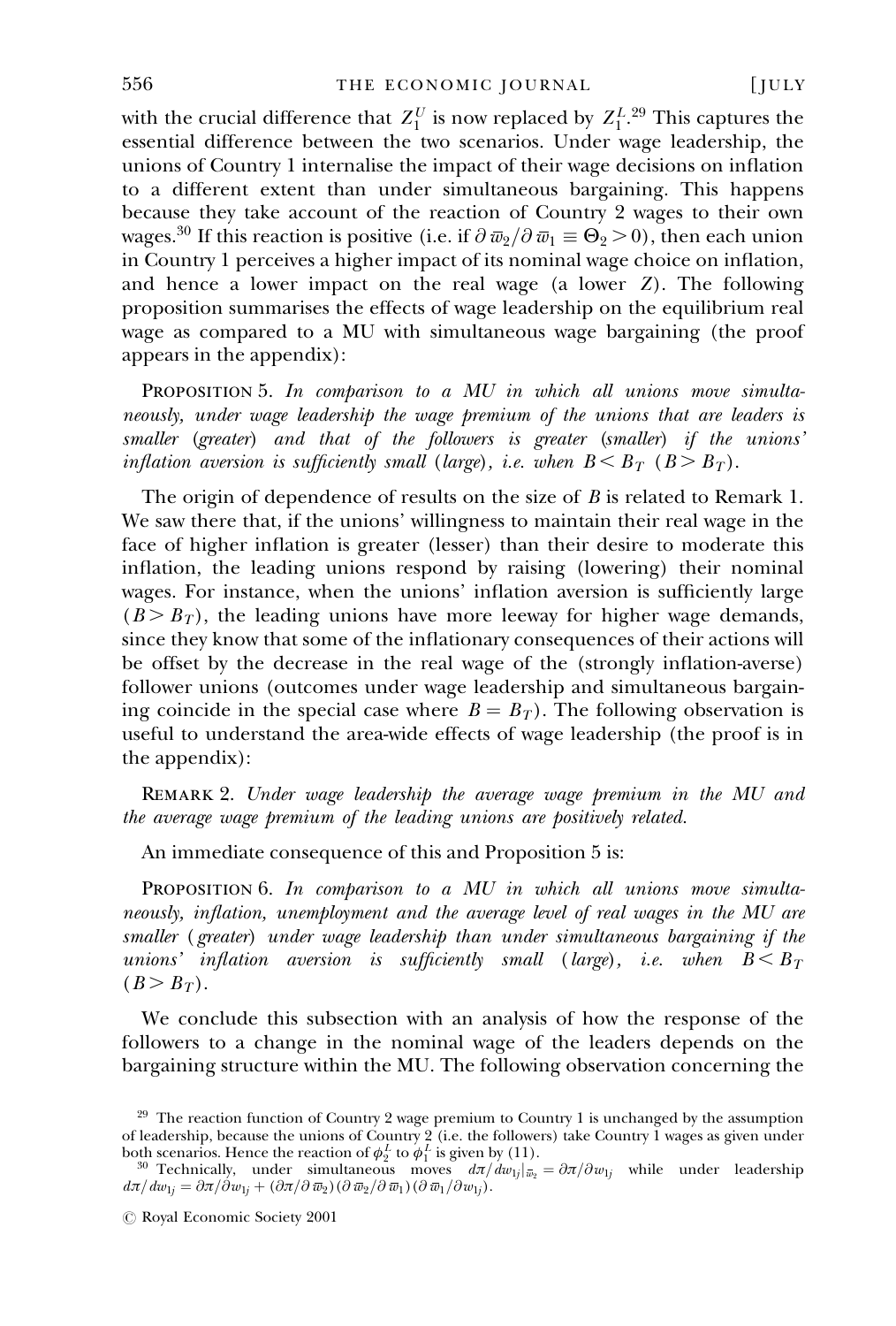reaction of Country 2 wages to wages in Country 1 provides an intermediate step:

REMARK 3. The cross-partial derivative  $\partial^2 \overline{w}_2/(\partial n_2 \partial \overline{w}_1)$  is positive, i.e.  $\partial \overline{w}_2/\partial \overline{w}_1$  is increasing in  $n_2$ . If  $n_2 \to \infty$  then  $\partial \overline{w}_2/\partial \overline{w}_1=\alpha^2 s_1/(\alpha^2 s_1 + I)$ .

The above implies:

PROPOSITION 7. As the wage bargaining structure in the 'follower' country becomes more decentralised, the wage premium in the 'leader' country decreases.

This means that the largest moderating effect on the unions of the leader country occurs if the labour market structure in the `follower' country is highly decentralised. The reason is that in this case the unions of the leader country cannot rely on the inflation aversion of the followers to offset (in part) the consequences of their inflationary actions. As a result, the unions in the leader country internalise the inflationary consequences of their wage decisions to a larger extent.

### 6. Normative Implications: A Discussion

The purpose of this section is threefold: first, to flash out a warning about the (inherently pessimistic) normative implications of our analysis. Second to show that the adverse effects of the MU on unemployment and inflation highlighted above cannot be fully offset by the adjustment of monetary institutions alone. Third, to show that the formation of a monetary union alters the adverse real effects of an increase in CB conservatism, making them relatively less painful. $31$ 

### 6.1. Limitations of the Analysis

This paper showed that, in the absence of additional changes, the establishment of a MU is likely to increase unemployment and inflation. A strict interpretation of the model would thus suggest that the MU is Pareto dominated, in welfare terms, by the NMP regime. Clearly, there are benefits related to the establishment of a the MU which are not captured by our model. For instance, the MU may increase the efficiency of the banking sector and competition in goods and labour markets (an effect we deliberately abstracted from  $-$  see Section 1 and footnote 8) or help some countries to reduce the inflation bias of monetary policy (lowering real interest rates and risk premia) or solve a coordination problem that governments may face under national monetary policies.<sup>32</sup> Our choice to use a stylised model without cross-country spillovers, differential credibility problems and/or fiscal imbalances is likely to limit the normative scope of our results (as it happens, sometimes, to economists). In our view, the contribution of the paper is to highlight a novel effect

<sup>&</sup>lt;sup>31</sup> We are grateful to Mike Wickens and the referees of this JOURNAL for raising these issues.<br><sup>32</sup> Each of these possibilities has been investigated, respectively, by Burda (1999), Giavazzi and Pagano (1988) and Rogoff (1985b).

 $\oslash$  Royal Economic Society 2001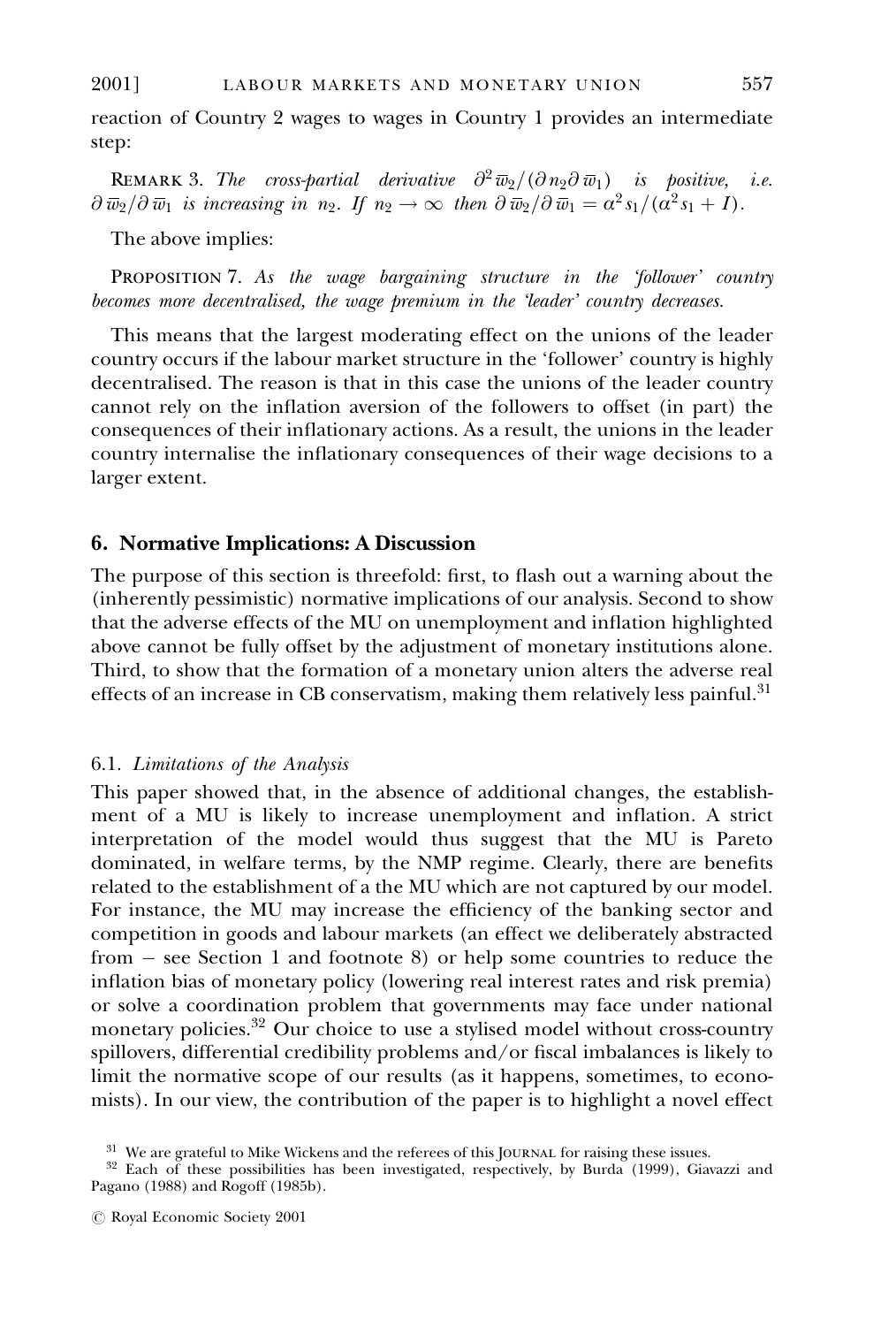that is likely to be associated with the formation of a MU, when all other things remain the same.

While the model suggests that this effect reduces welfare, it goes without saying that an overall welfare assessment of the MU should weight this welfare cost against the other (unmodelled) costs and benefits of the MU. But these additional effects may qualify, but not *eliminate*, the adverse effects identified here. Indirect confirmation of this conjecture is that the monetary regime is shown to have real effects also in models where cross-country spillovers exist, provided that the private sector is non-atomistic (e.g. Jensen, 1993; Rama, 1994; Holden, 1999, 2001; Zervoyianni, 1997).

# 6.2. Can Central Bank Reform Solve the Adverse Effect of a MU on Unemployment?

Another normative issue raised by our analysis concerns the following question: is it possible to eliminate the adverse effect of the creation of a MU on unemployment by an appropriate adjustment of central bank conservatism? The answer to this question, within the framework of this paper, is illustrated below in the, commonly treated and simpler, case of identical countries and inflation indifferent unions.

It was shown in Section 4 that the formation of a MU raises the wage premium (Proposition 4), hence raising unemployment across the MU. We now examine whether it is possible to offset this adverse effect by changing the level of CB conservativeness (*I*). Let  $u^U(I) > u^N(I)$  be the equilibrium values of unemployment (under a MU and NMP, respectively) as functions of a given value of  $I$  (initially common under both MU and NMP). It appears from  $(16)$ that if the establishment of the MU also involves a change in the level of central bank conservativeness, this has an additional effect on the real wage premium. Let I and  $I^U$  be, respectively, the levels of central bank conservativeness under NMP and in the MU. Tedious algebra, using (14) and (16), for  $B = 0$ , reveals that  $\partial \pi^{U}/\partial I^{U} < 0$  and  $\partial u^{U}/\partial I^{U} > 0$  provided  $1 < n < \infty$ . Therefore, an increase in the level of central bank conservativeness involves a benefit (lower inflation) and a cost (higher unemployment). Equation (16) can be used to derive that level of conservativeness,  $I^U < I$ , that makes unemployment in the MU equal to its equilibrium level under NMP.<sup>33</sup> But such a change also involves an increase in inflation which is larger than the one that occurs when  $I^U = I$  (i.e.  $\pi^U(\underline{I}^U) > \pi^U(I)$ ). Therefore, changing the level of central bank conservativeness solves one problem at the expense of the other. Whether or not this is welfare improving in comparison to a MU where central bank conservatism is unchanged  $(I^U = I)$  depends on society's preferences for inflation versus unemployment.

The upshot is that no matter what the preferred reform of the central bank is (whether towards more conservatism or liberalism), such a reform alone

<sup>&</sup>lt;sup>33</sup> Solving  $u^U(\underline{I}^U) = u^N(I)$  yields  $\underline{I}^U = (I - \alpha^2)/2$  which is a feasible level of conservatism if  $I > \alpha^2$ .

 $\oslash$  Royal Economic Society 2001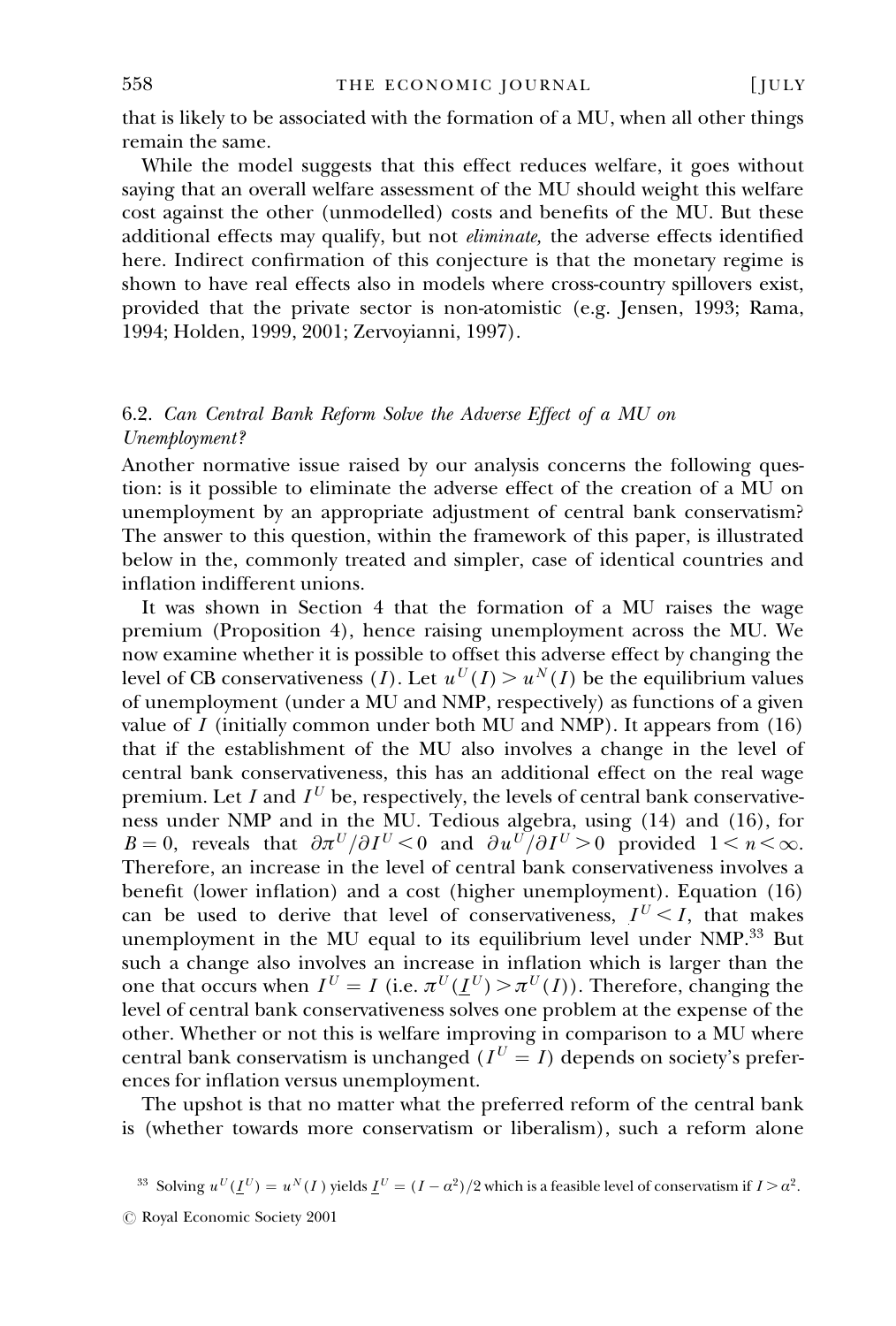cannot fully resolve the adverse repercussions, for unemployment without raising inflation.<sup>34</sup>

### 6.3. Do the Effects of Conservatism Change in a Monetary Union?

Since it reduces the deterrence of the adverse competition effect and of unions' inflationary fears, a higher degree of conservatism raises unemployment. We show here that in a monetary union an increase in conservativeness raises unemployment by less than under NMP. This suggests that the adoption of a strong anti-inflation stance is less costly (in terms of unemployment) for the single central bank of the area than it is for a national central bank before the MU. This conclusion is reinforced further by the fact (demonstrated below) that, by reducing this adverse effect, conservatism also becomes more effective in controlling inflation.

We turn now to a more precise characterisation and demonstration of those claims for the case of identical countries. In this case the wage premium is given by (16). The adverse effect of conservatism on the wage premium (and through (14) also on unemployment) is captured by the partial derivative of  $(16)$  with respect to I

$$
\frac{d\phi}{dI} = \frac{\left[\alpha A\gamma(n-1) + \frac{B\alpha^2}{I}\right] \frac{dZ}{dI} + \frac{B\alpha^2}{I} Z(1-Z)}{\left\{\alpha A\gamma(n-1) + \alpha^2 \left[\frac{B}{I} + \left(A - \frac{B}{I}\right)Z\right]\right\}^2} > 0
$$
\n(23)

where

$$
Z \equiv 1 - \frac{\alpha^2}{(\alpha^2 + I)} \frac{s}{n}
$$

and  $s = 1$  or  $s < 1$  depending on whether monetary policy institutions are characterised as NMP or as a MU. An increase in conservativeness raises the wage premium, under both regimes, for all  $n < \infty$ . To study the impact of a monetary union on this adverse effect we analyse how expression (23) varies with s, i.e. with the reduction of each country's size (relative to the monetary area). Some algebra reveals that the adverse effect is smaller in the monetary union, i.e.  $d^2\phi/(dI ds) > 0$  (for  $1 \le n \le \infty$ ) provided the sufficient condition  $I > B/A$  holds.<sup>35</sup> This condition, which posits that the central bank is more inflation averse than the typical union, is intuitive and is likely to be satisfied in practice (it is obviously true in the case of inflation indifferent unions).

 $34$  But in the presence of unions and monopolistically competitive firms an increase in CB conservativeness can fully eliminate the adverse consequences of the increase in unions' wage aggressiveness. An elaboration appears in footnote 38 in the conclusion.

In the context of our model, the best institutional measure to be taken would be a decentralisation of the labour market, both under NMP and the MU, as that would eliminate the unions' monopoly power, reducing both unemployment and inflation.<br><sup>35</sup> The proof is established by demonstrating that the numerator (denominator) of (23) is increasing

<sup>(</sup>decreasing) in s when  $I > B/A$ .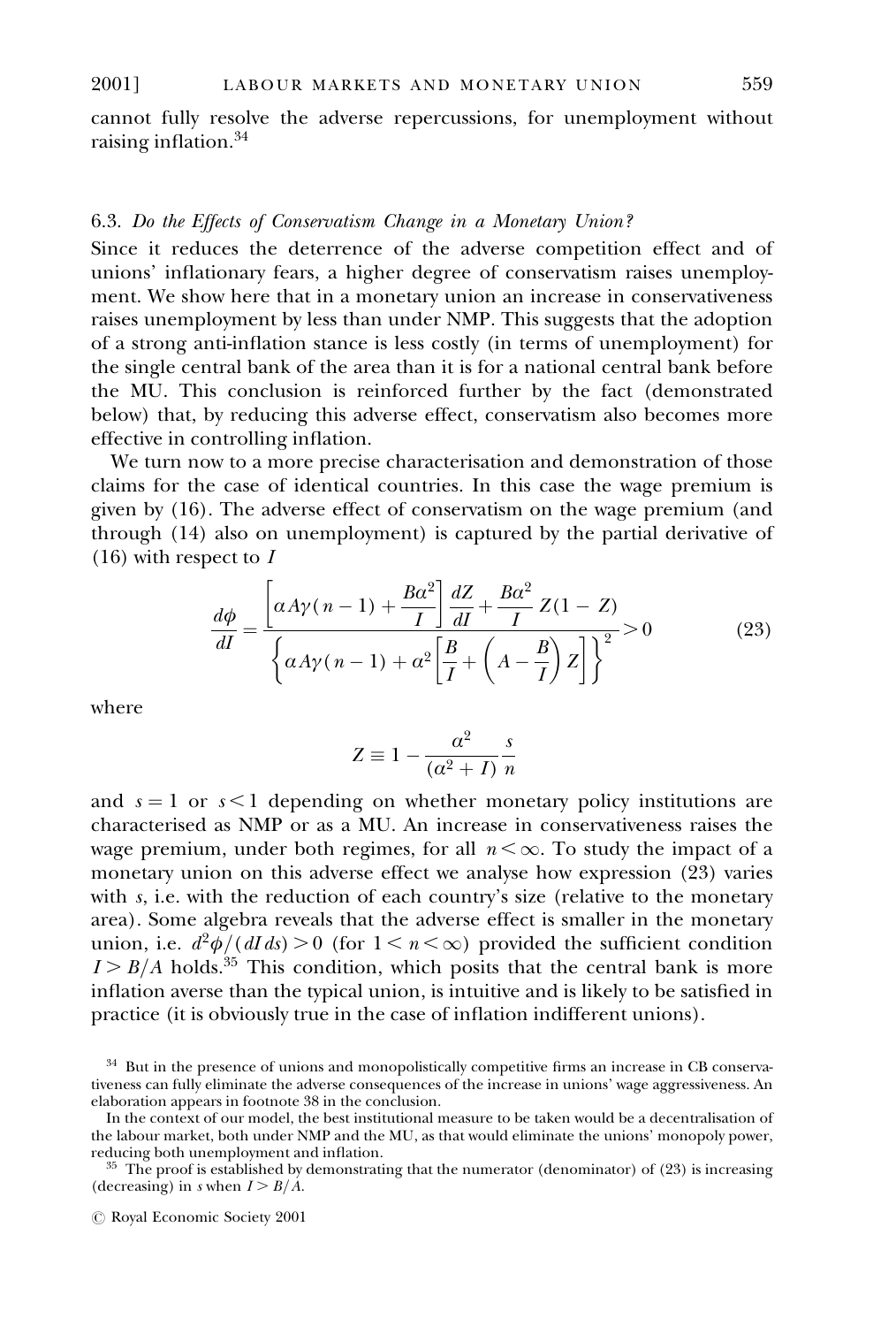This result implies that the adverse effect of an increase in CB conservativeness on unemployment is weaker under a MU than under NMP. Intuitively this is due to the fact that, under a MU, each single labour union is a relatively smaller unit of a broader monetary area. As a consequence the adverse impact of an increase in conservativeness on unions' wage aggressiveness is reduced. Thus, although an increase in CB conservativeness raises the premium both in the MU and under NMP, it raises it by less in the MU.

A related implication of the preceding discussion is that increases in conservatism become relatively more efficient in controlling inflation under a MU. This can be seen by noting (from  $(9)$  and  $(14)$ ) that, for both monetary regimes,  $d\pi/dI = (\alpha^2/I) (d\phi/dI - \phi/I)$ . The total effect of an increase in I on inflation is given by an indirect inflation-increasing effect (related to the increase in the premium associated with a greater  $I$ ) and by a direct inflationdecreasing effect (due to the fact that for any given wage premium higher conservatism reduces inflation). The indirect effect reduces the effectiveness of conservatism in reducing inflation. Since the MU reduces the adverse impact of conservatism on the premium  $(d\phi/dI)$ , it thereby raises its relative effectiveness in controlling inflation.<sup>36</sup> In addition, since for the same I the premium is larger under a MU than under NMP, the direct inflation reducing effect of increased conservativeness is larger.

The upshot is that, in a MU, raising  $I$  is a relatively more efficient step since it reduces inflation to a greater extent and raises unemployment by less in comparison to NMP.

### 7. Concluding Remarks

This paper presented a strategic analysis of how the establishment of a monetary union (MU) is likely to alter wage setting behaviour under alternative institutional scenarios and through it macroeconomic performance. The paper highlighted the effects of the formation of a MU that operate via the change in unions' incentives for wage moderation, abstracting from other changes that might be associated with the establishment of a MU, such as changes in the degree of central bank (CB) conservativeness or in the degree of labour market competition. The virtue of this simple approach is to show that, in the presence of sufficiently large unions (i.e. non-atomistic), several neutrality results that would be expected on the basis of traditional analysis no longer hold.

The main lesson of the paper is that the change in the strategic interaction between unions and the CB induced by the formation of a MU leads to changes in equilibrium values of real variables. This occurs only when unions are non-atomistic and partly internalise, therefore, the repercussions of their own actions on other agents' decisions (the CB and other unions). It is

 $36$  A sufficiently low value of B ensures that the direct effect always dominates and hence that  $d\pi/dI < 0$  (see Cukierman and Lippi, 1999). The substance of our argument is unaltered in case this condition is not satisfied (in that case the increase in inflation caused by a greater  $I$  is smaller in the MU).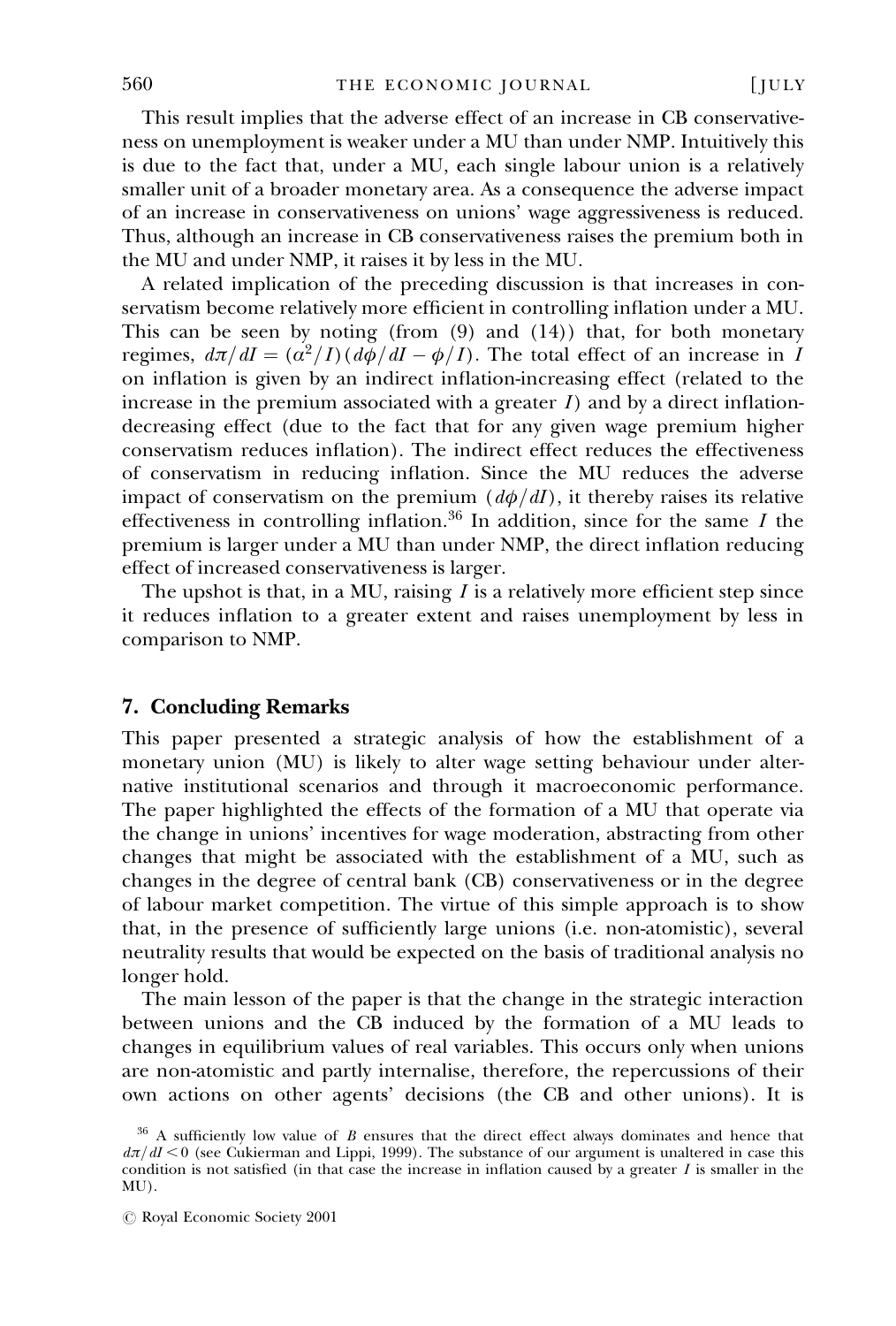noteworthy that the formation of a MU induces changes in real wages, unemployment and inflation even when all parameters of the involved economies (CB and unions' preferences, number of unions and labour market competitiveness) remain unchanged by the MU.

A basic mechanism driving those results is that the formation of a MU unambiguously reduces each union's perception of how inflationary its individual actions are. This happens because in the MU each union is relatively smaller compared with the pre-MU situation. When a typical union is concerned about inflation, this reduced inflationary perception leads the union to demand a higher wage premium, increasing unemployment and inflation. A similar effect of the MU is presented in Grüner and Hefeker (1999). However, since in their model there is a single monopoly union in each country, the real effects of the MU hinge on the assumption that unions are inflation averse. Our analysis generalises their result by demonstrating that in a multi-union context the establishment of a MU has real repercussions even when unions are *not* averse to inflation. This second type of non-neutrality is due to the fact that, when wages are bargained in nominal terms, the degree of conservativeness of the central bank affects each union's perception of how costly it is, in terms of reduced competitiveness, to increase its individual wage.<sup>37</sup>

As mentioned, a central proposition of the paper is that the MU may lead to more aggressive wage behaviour, and hence increase unemployment in the participating countries, provided unions are non-atomistic. The paper shows that, in general, the magnitude of this real effect of the MU depends on structural features of the economy. Smaller countries are likely to show the largest effects since their (non-atomistic) unions are the ones which experience the largest relative-size change. Moreover, it is shown that the adverse employment effect is greatest at intermediate levels of centralisation and of labour market competitiveness, since in this range unions' behaviour is more opportunistic because neither a `competition-effect' nor an `internalisationeffect' moderate their wage demands.

The robustness of the results under two alternative institutional scenarios, which may be relevant in Europe, are further examined. The first scenario recognizes that several European countries were already committed to German monetary policy, prior to joining the MU, through the Exchange rate mechanism (ERM). Under the assumption that this commitment was credible, the analysis predicts that with the adoption of the MU the unemployment problem may become more serious in Germany (the pre MU anchor country) and less serious in the satellite countries. In the second scenario we study how wageleadership by the unions of one country alters macro performance in the MU compared with a case in which all unions in the MU move simultaneously. The analysis suggests that if unions' inflation aversion is not 'too high', the MU average wage premium, as well as that of the unions in the `leader' country,

 $37$  Cukierman and Lippi (1999) discuss this second mechanism in details. Lippi (1999) shows that a related non-neutrality effect appears in a model of imperfect competition of the Dixit and Stiglitz (1977) variety, if unions are non-atomistic and wages are bargained in nominal terms. Holden (2001) explores to what extent the monetary regime affects wage setters' incentives to coordinate.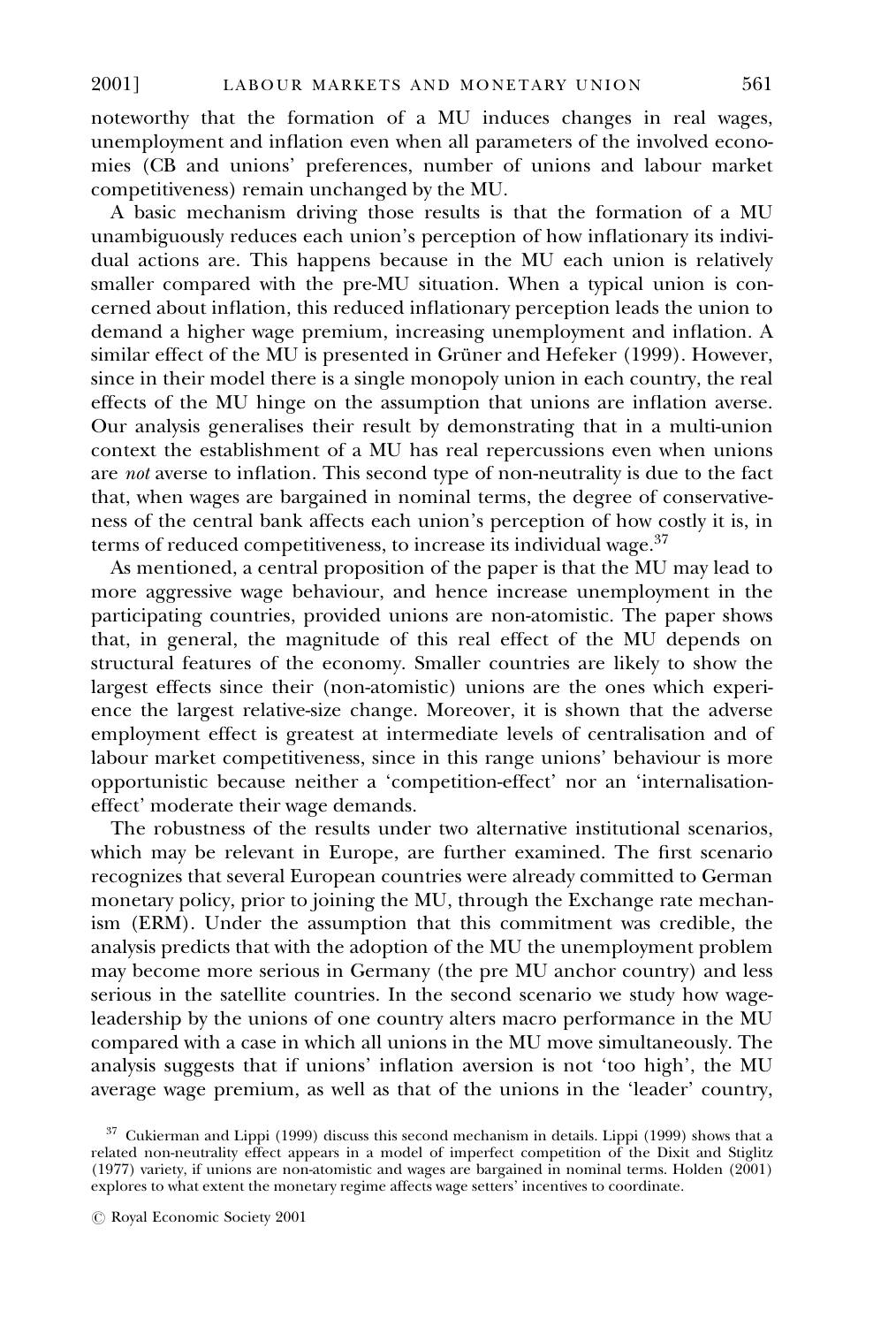are lower than the corresponding premia in a MU with simultaneous bargaining. Moreover, the moderating effect on average wage demands in the MU, as well as on the wages of unions in the `leader' country, are larger when the labour market structure in the 'follower' country is highly decentralised.

Since the adverse effects, on employment and inflation, studied in this paper are generated by a monetary reform, we investigate whether they can be neutralised by adjusting the level of central bank conservativeness along with the establishment of the MU. Unfortunately this turns out not to be the case because, in our framework, the choice of CB conservativeness induces a long run tradeoff between inflation and unemployment.<sup>38</sup> But, at least for the case of identical countries this tradeoff is more favourable to higher CB conservativeness (or stricter inflation targeting) in the case of a MU. An overall welfare assessment of the MU should weight the adverse effects discussed in this paper against other costs and benefits of the MU, that are not considered here. But this is beyond the scope of this paper

Our model can be used in principle to analyse how the MU affects policymakers' incentives to reform the labour market. This issue is relevant for Europe, where labour market rigidities are considered by many as an important determinant of poor employment performance (Bean, 1994; Nickell, 1997). Calmfors (1998b; 2000) has argued that the creation of EMU may stimulate reforms in labour market institutions. Sibert and Sutherland (2000) have recently used a variant of the Barro-Gordon model to analyse this question. In their model monetary policy is discretionary and policymakers face an inflationary bias that is directly proportional to the rate of unemployment. Moreover, owing to international spillovers, inflation is higher when monetary policy is implemented in an uncoordinated manner (i.e. NMP) than in the MU. Policymakers have an incentive to reduce labour market distortions, because this lowers the equilibrium rate of unemployment and hence of inflation. A main point of their paper is that, since inflation in the MU is lower than under NMP, the incentives to eliminate labour market distortions are lower in the MU than under NMP.

This result hinges on the assumption that the formation of a MU does not have a direct effect on the unemployment rate. In this paper we showed that, even in the absence of other changes, the formation of a MU usually raises unemployment. In light of the Sibert and Sutherland's main result this should increase policymakers' incentives for reform. This mitigates the lower incentives for reform identified by the above-mentioned authors. But a thorough investigation of this issue is beyond the scope of this paper

<sup>38</sup> But this pessimistic result disappears in the presence of monopolistically competitive, price setting firms. In such a framework an increase in CB conservativeness usually reduces both inflation and unemployment (Coricelli et al.  $(2000)$ ). This difference in results is due to the fact that in our paper an increase in CB conservativeness reduces the deterring influence of the adverse competitive effect. By contrast in Coricelli et al. (2000), since deterrance operates via the unemployment fears of unions, an increase in CB conservativeness reduces (rather than increases) the wage premium, and with it both inflation and unemployment.

 $\oslash$  Royal Economic Society 2001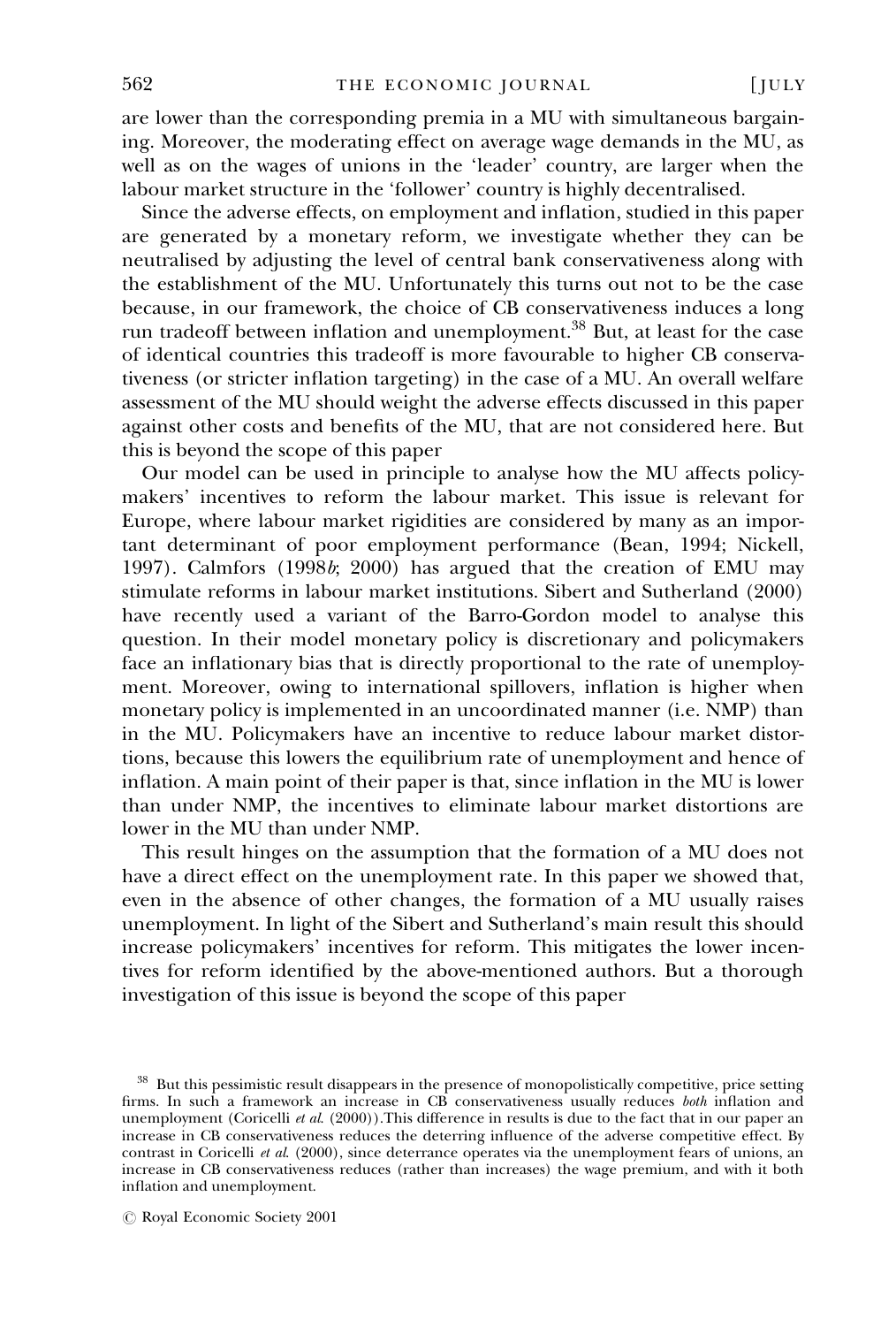Tel Aviv University, Tilburg University and CEPR

Banca d'Italia and CEPR

Date of receipt of initial submission: July 1999 Date of receipt of final typescript: January 2001

# A. Appendix: Proofs

Proof of Proposition 4. The direct effect of the MU in country  $i$  when unions do not care about price stability is given by the difference  $\overline{\phi}_i^U - \overline{\phi}_i^N$ , under the condition  $B = 0$ . Using (18) and (7) (both with  $B = 0$ ), to write this difference we obtain

$$
\chi_i \equiv \bar{\phi}_i^U - \bar{\phi}_i^N = \frac{\gamma_i (n_i - 1) (Z_i^U - Z_i^N)}{\alpha A[\gamma_i (n_i - 1) + \alpha Z_i^U][\gamma_i (n_i - 1) + \alpha Z_i^N]}, \qquad i = 1, 2. \tag{A.1}
$$

(where  $Z_i^U = 1 - \theta s_i/n_i$ ;  $Z_i^N = 1 - \theta/n_i$ ;  $\theta \equiv \frac{\alpha^2}{\alpha^2 + 1}$ . It appears that the difference  $\chi_i$  is positive for all  $n > 1$  and  $\gamma > 0$ . This establishes part (i).

Part (ii): This follows immediately from the sign of the partial derivative  $\partial \chi_i/\partial s_i$ , which is smaller than zero over the entire relevant domain of parameters.

Part (iii): The partial derivatives  $\partial \chi_i/\partial n_i$  and  $\partial \chi_i/\partial \gamma_i$  are given by:

$$
\frac{\partial \chi_i}{\partial n_i} = \frac{\gamma_i (Z^U - Z^N)}{\alpha A D^2} T
$$
 (A.2)

and

$$
\frac{\partial \chi_i}{\partial \gamma_i} = \frac{(n-1)(Z^U - Z^N)}{\alpha A D^2} \left[ \alpha^2 Z^U Z^N - \gamma^2 (n-1)^2 \right]
$$
 (A.3)

where

$$
T \equiv \left(\frac{D}{n} - (n-1)\left\{2\gamma(n-1)\left(\gamma + \frac{\alpha\theta}{n^2}\right) + \gamma\alpha\left[2 - \frac{\theta(1+s_i)}{n}\right] + \frac{\alpha^2\theta}{n^2}\left(1+s_i - 2\frac{\theta s_i}{n}\right)\right\}\right)
$$

and  $D$  is the product of the terms in the square brackets in the denominator of  $(A.1)$ . Algebraic analysis of  $(A.2)$  (and of  $(A.3)$ ) reveals that both expressions are: continuous in  $n(\gamma)$  for  $n > 1$  ( $\gamma > 0$ ), larger than zero at  $n = 1$  ( $\gamma = 0$ ), negative for a sufficiently large  $n(\gamma)$  and converging towards zero from below as  $n \to \infty$  ( $\gamma \to \infty$ ). Since both expressions switch from a positive to a negative sign only once as n and  $\gamma$  increase, it follows that the difference  $\chi_i$  has a unique global maximum at intermediate values of n and of  $\gamma$ . This proves part (iii).

Proof of Proposition 5. The reaction function of Country 2's average wage premium to Country 1's average wage premium is given by (11) and is unaffected by whether wage bargaining is characterised by simultaneous moves or by wage leadership. The reaction of Country 1's average wage premium to Country 2's average premium is given by (21). When  $B = B_T$ ,  $Z_1^L = Z_1^U$  so that Country 1's reaction function under leadership is identical to its reaction function under simultaneous bargaining. Hence, when  $B = B_T$ the equilibrium wage premia under leadership and under simultaneous bargaining are identical. This establishes part (iii) of the proposition.

More generally, when  $B \neq B_T$ , the only difference from the preceding case is that the value of  $Z_1$  in the reaction function of the leaders is  $Z_1^L$  rather than  $Z_1^U$ . It follows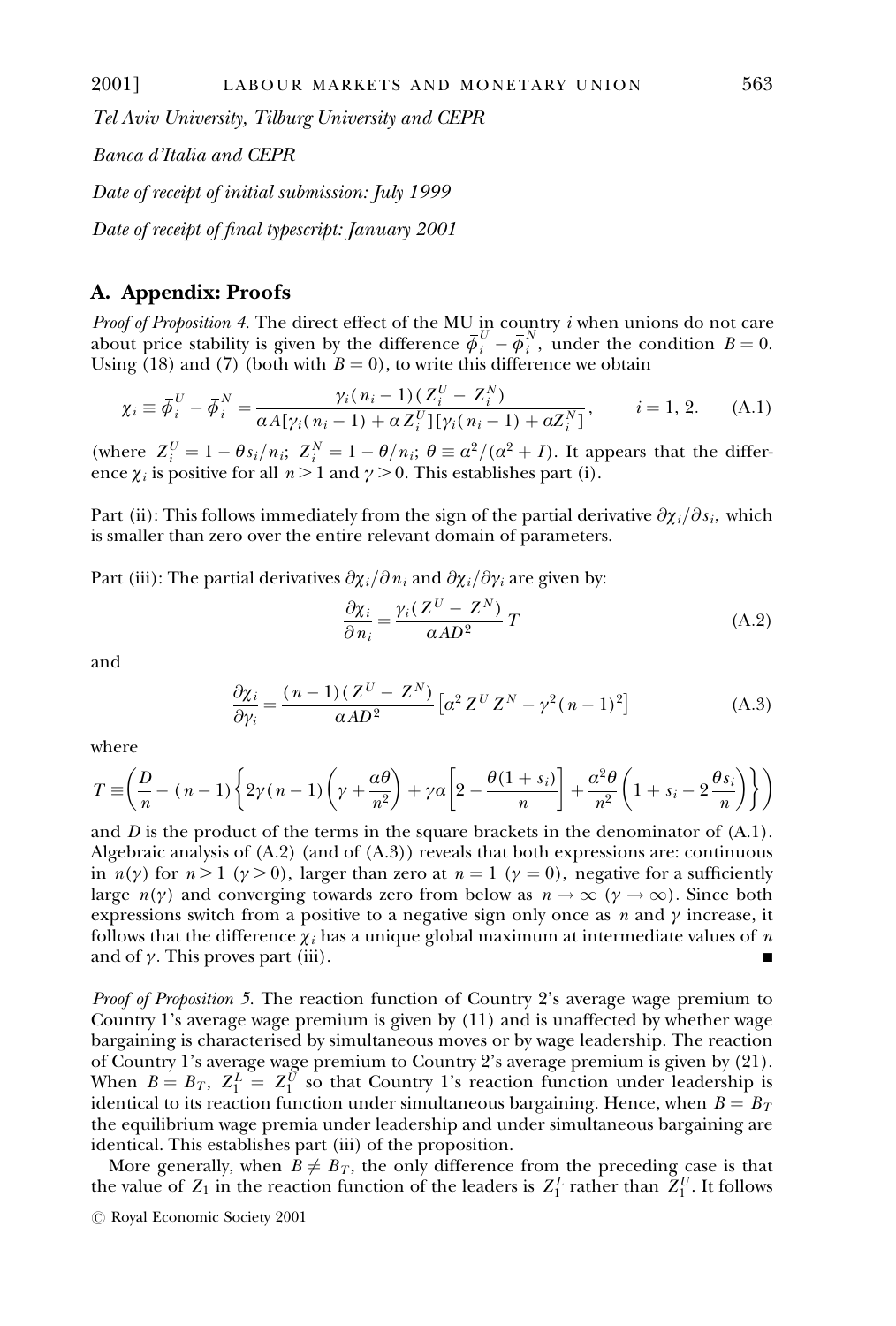that the equilibrium average wage premium of the group of leading unions is still given by (13) with  $Z_1^U$  replaced by  $Z_1^L$ . Replacing either of these by any value of  $Z_1$ , yields:

$$
\bar{\phi}_1 = \frac{Z_1 H_2^U + (Ba^2/I)(Z_1 - Z_2^U)s_2}{H_1[H_2^U + (Ba^2/I)(1 - Z_2^U)s_2] + (Ba^2/I)(1 - Z_1)H_2^U s_1}
$$
(A.4)

where  $H_1 \equiv \alpha A[\alpha Z_1 + \gamma_1(n_1 - 1)]$  for any value of  $Z_1$ . Differentiating (A.4) with respect to  $Z_1$  and rearranging

$$
\frac{\partial \bar{\phi}_1}{\partial Z_1} = \frac{1}{M^2} \left\{ \left[ H_2^U + \frac{B\alpha^2}{I} \left( 1 - Z_2^U \right) s_2 \right] M_1 + \frac{B\alpha^2}{I} H_2^U s_1 M_2 \right\}
$$
(A.5)

where

$$
M_1 \equiv \alpha A \left\{ \gamma_1(n_1 - 1) H_2^U + \frac{B\alpha^2}{I} s_2 \Big[ \gamma_1(n_1 - 1) + \alpha Z_2^U \Big] \right\} > 0
$$
  

$$
M_2 \equiv H_2^U + \frac{B\alpha^2}{I} s_2 (1 - Z_2^U) > 0
$$

and M is the denominator of the expression in (A.4). Since  $Z_2^U$  and  $Z_1$  are bounded between zero and one, and since  $n_1 \ge 1$ , the expression in (A.5) is positive so that the average wage premium of the leading unions is a monotonically increasing function of Z1. The proof of parts (i) and (ii) for the unions of Country 1 follows by noting, from Remark  $\bar{1}$ , that  $Z_1^L$  is smaller or larger than  $Z_1^U$  depending on whether  $\Theta_2$  is positive or negative, which depends in turn on whether  $\emph{B}$  is smaller or larger than  $\emph{B}_T.$  The proof of parts (i) and (ii) for the average premium of the unions in Country 2 follows by recalling, from  $(11)$ , that the two wage premia are strategic substitutes.

Proof of Remark 2. The average wage premium in the MU under the wage leadership of unions in Country 1 is:

$$
\bar{\phi}^{L} = s_1 \bar{\phi}_1^{L} + s_2 \bar{\phi}_2^{L} = s_1 \bar{\phi}_1^{L} + s_2 \frac{Z_2^{U} - (B\alpha^2/I)(1 - Z_2^{U})s_1 \bar{\phi}_1^{L}}{H_2^{U} + (B\alpha^2/I)(1 - Z_2^{U})s_2}
$$
(A.6)

where  $\bar{\phi}^L$ ,  $\bar{\phi}^L_1$  and  $\bar{\phi}^L_2$  are respectively the area wide average wage premium and the average wage premia in countries 1 and 2 when the unions of Country 1 are wage leaders. The second equality follows from (11) and from the fact that the reaction function of Country 2's unions is the same under simultaneous bargaining and under wage leadership by the unions of Country 1. Differentiating (A.6) with respect to  $\bar{\phi}_1^L$ and rearranging

$$
\frac{\partial \bar{\phi}^L}{\partial \bar{\phi}_1^L} = \frac{s_1 H_2^U}{H_2^U + (B\alpha^2/I)(1 - Z_2^U)s_2}
$$
(A.7)

which is unambiguously positive establishing that  $\bar{\phi}^L$  and  $\bar{\phi}_1^L$  are positively related.

#### References

- Agell, J. and Ysander, B. C. (1993). 'Should governments learn to live with inflation? Comment'. American Economic Review, vol. 83, pp. 305-11.
- Barro, R. J. and Gordon, D. (1983). `A positive theory of monetary policy in a natural rate model'. Journal of Political Economy, vol. 91, pp. 589-610.
- Bean, C. (1994). 'European unemployment: a retrospective'. European Economic Review, vol. 38, pp. 523-34.
- Bleaney, M. (1996). `Central bank independence, wage-bargaining structure and macroeconomic performance in OECD countries'. Oxford Economic Papers, vol. 48, pp. 20–38.
- Burda, M. C. (1999). 'European labor markets and the euro: how much flexibility do we really need?'. Mimeo, Humboldt University, Berlin.